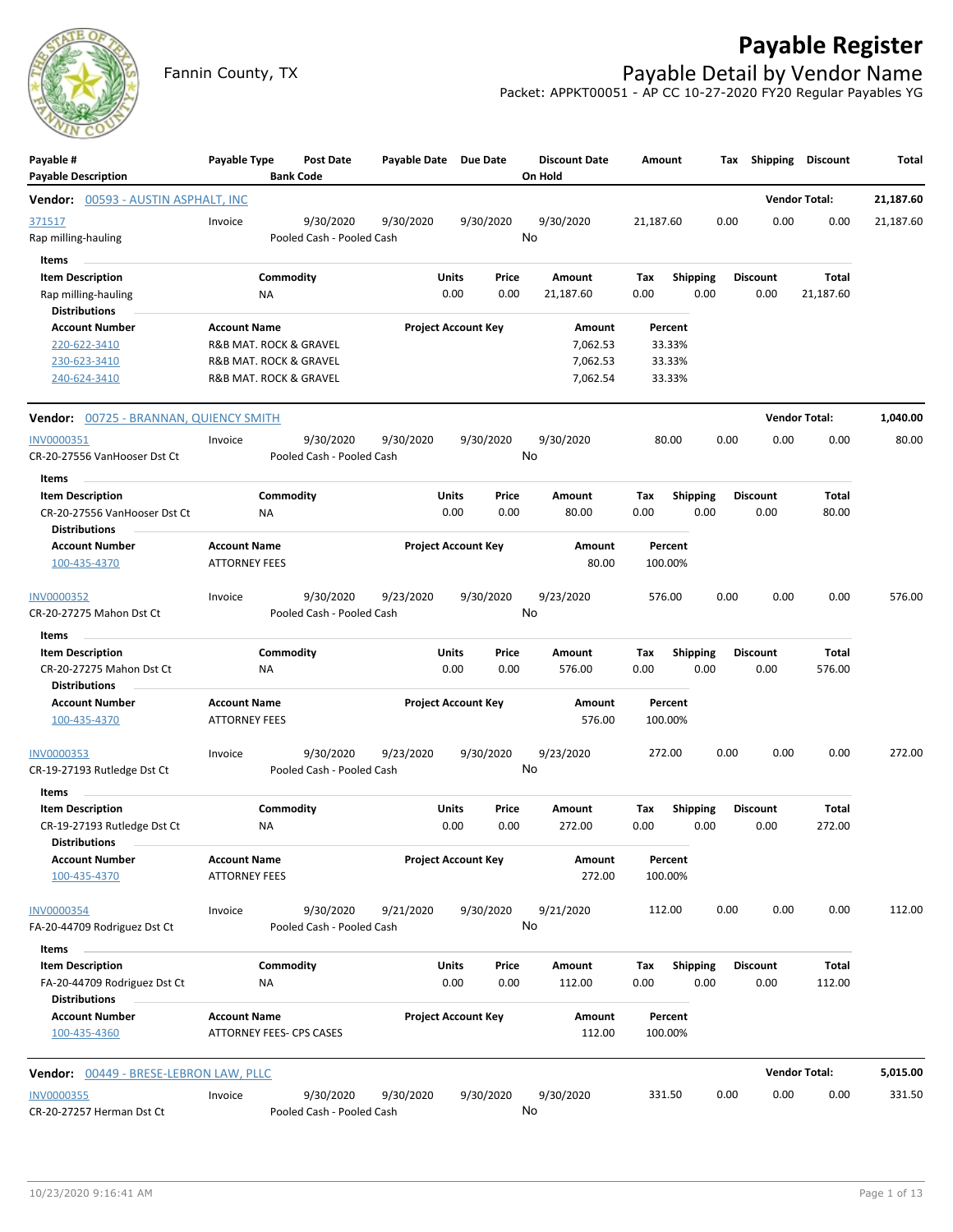**Payable # Payable Type Post Date Payable Date Due Date Payable Description Bank Code Discount Date Amount Tax Shipping Discount Total On Hold** 0.00 0.00 **Units** CR-20-27257 Herman Dst Ct 0.00 **Item Description** 331.50 **Price Amount Tax** 0.00 331.50 Commodity **Shipping Shipping Commodity Shipping Discount** Total NA **Items** 0.00 **Discount Account Number Account Name Project Account Key Amount Distributions Percent** 100-435-4370 ATTORNEY FEES 331.50 100.00% 9/30/2020 9/30/2020 9/30/2020 CR-20-27360 Fisher Dst Ct Pooled Cash - Pooled Cash INV0000356 Invoice 9/30/2020 127.50 0.00 0.00 0.00 127.50 No 0.00 0.00 **Units** CR-20-27360 Fisher Dst Ct MA NA NA 0.00 0.00 127.50 0.00 **Item Description** 127.50 **Price Amount Tax** 0.00 127.50 Commodity **Shipping Shipping Commodity Shipping Discount** Total NA **Items** 0.00 **Discount Account Number Account Name Project Account Key Amount Distributions Percent** 100-435-4370 **ATTORNEY FEES** 127.50 **100.00%** 9/30/2020 8/16/2020 9/30/2020 CR-19-27045 Prescott Dst Ct Pooled Cash - Pooled Cash INV0000357 Invoice 8/16/2020 1,249.50 0.00 0.00 0.00 1,249.50 No 0.00 0.00 **Units** CR-19-27045 Prescott Dst Ct 0.00 **Item Description** 1,249.50 **Price Amount Tax** 0.00 1,249.50 Commodity **Shipping Example 1 Commodity Shipping Discount** Total NA **Items** 0.00 **Discount Account Number Account Name Project Account Key Amount Distributions Percent** 100-435-4370 **ATTORNEY FEES 1,249.50 100.00%** 9/30/2020 9/16/2020 9/30/2020 CR-19-26999 Wilburn Dst Ct Pooled Cash - Pooled Cash INV0000358 Invoice 9/16/2020 1,156.00 0.00 0.00 0.00 1,156.00 No 0.00 0.00 **Units** CR-19-26999 Wilburn Dst Ct 0.00 **Item Description** 1,156.00 **Price Amount Tax** 0.00 1,156.00 **Commodity Shipping Total** NA **Items** 0.00 **Discount Account Number Account Name Project Account Key Amount Distributions Percent**  $100-435-4370$  ATTORNEY FEES 2,1156.00 100.00% 9/30/2020 9/30/2020 9/30/2020 FA-20-44631 Kearns Dst Ct Pooled Cash - Pooled Cash INV0000359 Invoice 9/30/2020 858.50 0.00 0.00 0.00 858.50 No 0.00 0.00 **Units** FA-20-44631 Kearns Dst Ct 0.00 **Item Description** 858.50 **Price Amount Tax** 0.00 858.50 **Commodity Shipping Total** NA **Items** 0.00 **Discount Account Number Account Name Project Account Key Amount Distributions Percent** 100-435-4360 ATTORNEY FEES- CPS CASES 858.50 100.00% 9/30/2020 9/30/2020 9/30/2020 CR-19-27081 Morris Dst Ct Pooled Cash - Pooled Cash INV0000360 Invoice 9/30/2020 408.00 0.00 0.00 0.00 408.00 No 0.00 0.00 **Units** CR-19-27081 Morris Dst Ct 0.00 **Item Description** 408.00 **Price Amount Tax** 0.00 408.00 Commodity **Shipping Shipping Commodity Shipping Discount** Total NA **Items** 0.00 **Discount Account Number Account Name Project Account Key Amount Distributions Percent** 100-435-4370 ATTORNEY FEES 408.00 100.00% 9/30/2020 9/30/2020 9/30/2020 CR-19-27112 Goolsby Dst Ct Pooled Cash - Pooled Cash INV0000361 Invoice 9/30/2020 884.00 0.00 0.00 0.00 884.00 No 0.00 0.00 **Units** CR-19-27112 Goolsby Dst Ct MA NA 2000 0.00 0.00 884.00 0.00 **Item Description** 884.00 **Price Amount Tax** 0.00 884.00 Commodity **Shipping Shipping Commodity Shipping Discount** Total NA **Items** 0.00 **Discount Account Number Account Name Project Account Key Amount Distributions Percent**

100-435-4370 ATTORNEY FEES 884.00 100.00%

**Payable Register Packet: APPKT00051 - AP CC 10-27-2020 FY20 Regular Payables YG**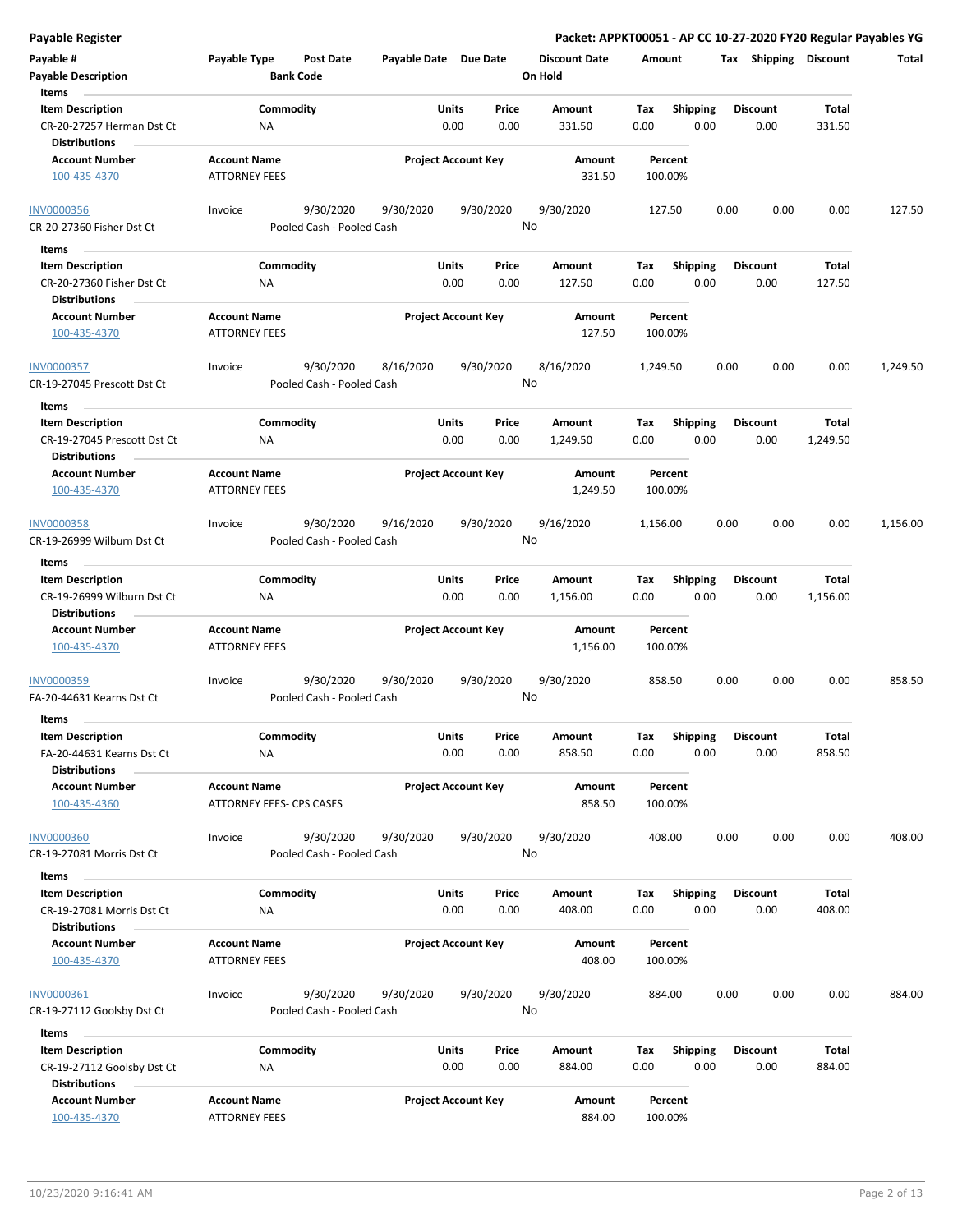| <b>Payable Register</b>                                                                 |                                             |                                        |                       |                                       |                                 |                    |                         | Packet: APPKT00051 - AP CC 10-27-2020 FY20 Regular Payables YG |                          |          |
|-----------------------------------------------------------------------------------------|---------------------------------------------|----------------------------------------|-----------------------|---------------------------------------|---------------------------------|--------------------|-------------------------|----------------------------------------------------------------|--------------------------|----------|
| Payable #<br><b>Payable Description</b>                                                 | Payable Type                                | Post Date<br><b>Bank Code</b>          | Payable Date Due Date |                                       | <b>Discount Date</b><br>On Hold | Amount             |                         | Tax Shipping Discount                                          |                          | Total    |
| Vendor: VEN02097 - Ellison, Kristy                                                      |                                             |                                        |                       |                                       |                                 |                    |                         |                                                                | <b>Vendor Total:</b>     | 5.18     |
| INV0000389<br>9/28-30/2020 travel 9 miles                                               | Invoice                                     | 9/30/2020<br>Pooled Cash - Pooled Cash | 9/30/2020             | 9/30/2020                             | 9/30/2020<br>No                 | 5.18               | 0.00                    | 0.00                                                           | 0.00                     | 5.18     |
| Items<br><b>Item Description</b><br>9/28-30/2020 travel 9 miles<br><b>Distributions</b> |                                             | Commodity<br>NA                        | Units                 | Price<br>0.00<br>0.00                 | Amount<br>5.18                  | Tax<br>0.00        | <b>Shipping</b><br>0.00 | <b>Discount</b><br>0.00                                        | Total<br>5.18            |          |
| <b>Account Number</b><br>100-403-4270                                                   | <b>Account Name</b>                         | OUT OF COUNTY TRAVEL/TRAINING          |                       | <b>Project Account Key</b>            | <b>Amount</b><br>5.18           | Percent<br>100.00% |                         |                                                                |                          |          |
| <b>Vendor:</b> 00438 - EVANS, MICHAEL S.                                                |                                             |                                        |                       |                                       |                                 |                    |                         |                                                                | <b>Vendor Total:</b>     | 618.75   |
| <b>INV0000364</b><br>FA-19-44139 Garza Dst Ct                                           | Invoice                                     | 9/30/2020<br>Pooled Cash - Pooled Cash | 9/29/2020             | 9/30/2020                             | 9/29/2020<br>No                 | 318.75             | 0.00                    | 0.00                                                           | 0.00                     | 318.75   |
| Items<br><b>Item Description</b><br>FA-19-44139 Garza Dst Ct                            |                                             | Commodity<br>NA                        | Units                 | Price<br>0.00<br>0.00                 | Amount<br>318.75                | Tax<br>0.00        | <b>Shipping</b><br>0.00 | <b>Discount</b><br>0.00                                        | Total<br>318.75          |          |
| <b>Distributions</b><br><b>Account Number</b><br>100-435-4360                           | <b>Account Name</b>                         | ATTORNEY FEES- CPS CASES               |                       | <b>Project Account Key</b>            | Amount<br>318.75                | Percent<br>100.00% |                         |                                                                |                          |          |
| <b>INV0000393</b><br>FA-19-44013 Rupert Dst Ct-Mediation<br>Items                       | Invoice                                     | 9/30/2020<br>Pooled Cash - Pooled Cash | 9/8/2020              | 9/30/2020                             | 9/8/2020<br>No                  | 300.00             | 0.00                    | 0.00                                                           | 0.00                     | 300.00   |
| <b>Item Description</b><br>FA-19-44013 Rupert Dst Ct-Mediation<br><b>Distributions</b>  | ΝA                                          | Commodity                              | Units                 | Price<br>0.00<br>0.00                 | Amount<br>300.00                | Tax<br>0.00        | <b>Shipping</b><br>0.00 | <b>Discount</b><br>0.00                                        | Total<br>300.00          |          |
| <b>Account Number</b><br>100-435-4420                                                   | <b>Account Name</b>                         | OTHER PROFESSIONAL SERV.               |                       | <b>Project Account Key</b>            | Amount<br>300.00                | Percent<br>100.00% |                         |                                                                |                          |          |
| Vendor: 00512 - GAYLON P. RIDDELS LAW FIRM, PC                                          |                                             |                                        |                       |                                       |                                 |                    |                         |                                                                | <b>Vendor Total:</b>     | 2,997.25 |
| <b>INV0000365</b><br>CR-19-27153 Manis Dst Ct                                           | Invoice                                     | 9/30/2020<br>Pooled Cash - Pooled Cash | 9/18/2020             | 9/30/2020                             | 9/18/2020<br>No                 | 2,997.25           | 0.00                    | 0.00                                                           | 0.00                     | 2,997.25 |
| Items<br><b>Item Description</b><br>CR-19-27153 Manis Dst Ct<br><b>Distributions</b>    | ΝA                                          | Commodity                              |                       | <b>Units</b><br>Price<br>0.00<br>0.00 | Amount<br>2,997.25              | Tax<br>0.00        | <b>Shipping</b><br>0.00 | <b>Discount</b><br>0.00                                        | <b>Total</b><br>2,997.25 |          |
| <b>Account Number</b><br>100-435-4370                                                   | <b>Account Name</b><br><b>ATTORNEY FEES</b> |                                        |                       | <b>Project Account Key</b>            | Amount<br>2,997.25              | Percent<br>100.00% |                         |                                                                |                          |          |
| <b>Vendor: 00464 - GREENVILLE STEEL LTD</b>                                             |                                             |                                        |                       |                                       |                                 |                    |                         |                                                                | <b>Vendor Total:</b>     | 136.00   |
| 4570607<br>Acct #2063 Pct 2 panels                                                      | Invoice                                     | 9/30/2020<br>Pooled Cash - Pooled Cash | 9/23/2020             | 9/30/2020                             | 9/23/2020<br>No                 | 136.00             | 0.00                    | 0.00                                                           | 0.00                     | 136.00   |
| Items<br><b>Item Description</b><br>Acct #2063 Pct 2 panels<br><b>Distributions</b>     | NA                                          | Commodity                              | Units                 | Price<br>0.00<br>0.00                 | Amount<br>136.00                | Tax<br>0.00        | <b>Shipping</b><br>0.00 | <b>Discount</b><br>0.00                                        | <b>Total</b><br>136.00   |          |
| <b>Account Number</b><br>220-622-3400                                                   | <b>Account Name</b><br><b>SHOP SUPPLIES</b> |                                        |                       | <b>Project Account Key</b>            | Amount<br>136.00                | Percent<br>100.00% |                         |                                                                |                          |          |
| Vendor: 00010 - HOLLAND, JORDAN PLLC                                                    |                                             |                                        |                       |                                       |                                 |                    |                         |                                                                | <b>Vendor Total:</b>     | 1,100.75 |
| <b>INV0000366</b><br>CR-17-26435 Eaches Dst Ct                                          | Invoice                                     | 9/30/2020<br>Pooled Cash - Pooled Cash | 8/3/2020              | 9/30/2020                             | 8/3/2020<br>No                  | 361.25             | 0.00                    | 0.00                                                           | 0.00                     | 361.25   |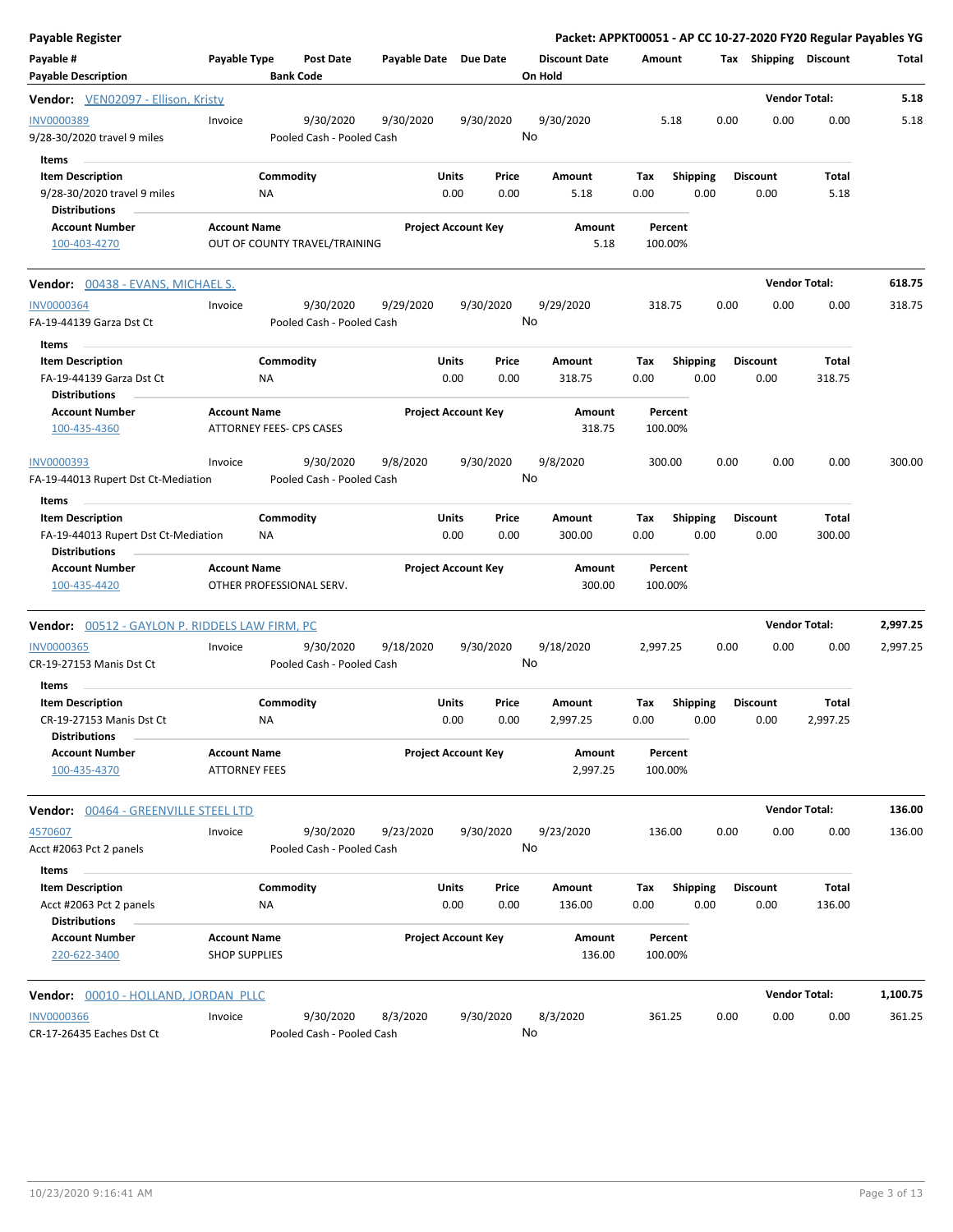| <b>Payable Register</b>                                                               |                                                 |                                        |                       |                            |                                 |                    |                         | Packet: APPKT00051 - AP CC 10-27-2020 FY20 Regular Payables YG |                      |           |
|---------------------------------------------------------------------------------------|-------------------------------------------------|----------------------------------------|-----------------------|----------------------------|---------------------------------|--------------------|-------------------------|----------------------------------------------------------------|----------------------|-----------|
| Payable #<br><b>Payable Description</b>                                               | Payable Type                                    | <b>Post Date</b><br><b>Bank Code</b>   | Payable Date Due Date |                            | <b>Discount Date</b><br>On Hold | Amount             |                         | Tax Shipping Discount                                          |                      | Total     |
| Items<br><b>Item Description</b><br>CR-17-26435 Eaches Dst Ct<br><b>Distributions</b> | Commodity<br>ΝA                                 |                                        | <b>Units</b>          | Price<br>0.00<br>0.00      | Amount<br>361.25                | Tax<br>0.00        | <b>Shipping</b><br>0.00 | <b>Discount</b><br>0.00                                        | Total<br>361.25      |           |
| <b>Account Number</b><br>100-435-4370                                                 | <b>Account Name</b><br><b>ATTORNEY FEES</b>     |                                        |                       | <b>Project Account Key</b> | Amount<br>361.25                | Percent<br>100.00% |                         |                                                                |                      |           |
| <b>INV0000367</b><br>FA-20-44842 CGG Dst Ct                                           | Invoice                                         | 9/30/2020<br>Pooled Cash - Pooled Cash | 9/23/2020             | 9/30/2020                  | 9/23/2020<br>No                 | 739.50             |                         | 0.00<br>0.00                                                   | 0.00                 | 739.50    |
| Items                                                                                 |                                                 |                                        |                       |                            |                                 |                    |                         |                                                                |                      |           |
| <b>Item Description</b><br>FA-20-44842 CGG Dst Ct<br><b>Distributions</b>             | Commodity<br><b>NA</b>                          |                                        | <b>Units</b>          | Price<br>0.00<br>0.00      | Amount<br>739.50                | Tax<br>0.00        | <b>Shipping</b><br>0.00 | <b>Discount</b><br>0.00                                        | Total<br>739.50      |           |
| <b>Account Number</b><br>100-435-4360                                                 | <b>Account Name</b><br>ATTORNEY FEES- CPS CASES |                                        |                       | <b>Project Account Key</b> | Amount<br>739.50                | Percent<br>100.00% |                         |                                                                |                      |           |
| Vendor: 00405 - IHS PHARMACY                                                          |                                                 |                                        |                       |                            |                                 |                    |                         |                                                                | <b>Vendor Total:</b> | 31,007.18 |
| 65016<br>May-June 2020 returned meds                                                  | Credit Memo                                     | 9/30/2020<br>Pooled Cash - Pooled Cash | 7/21/2020             | 7/21/2020                  | 7/21/2020<br>No                 | $-182.27$          |                         | 0.00<br>0.00                                                   | 0.00                 | $-182.27$ |
| Items<br><b>Item Description</b>                                                      | Commodity                                       |                                        | <b>Units</b>          | Price                      | Amount                          | Tax                | <b>Shipping</b>         | <b>Discount</b>                                                | Total                |           |
| May-June 2020 returned meds<br><b>Distributions</b>                                   | ΝA                                              |                                        |                       | 0.00<br>0.00               | $-182.27$                       | 0.00               | 0.00                    | 0.00                                                           | $-182.27$            |           |
| <b>Account Number</b><br>100-565-4050                                                 | <b>Account Name</b><br>PRISONER MEDICAL         |                                        |                       | <b>Project Account Key</b> | Amount<br>$-182.27$             | Percent<br>100.00% |                         |                                                                |                      |           |
| 65079<br>Mar-April 2020 returned meds                                                 | Credit Memo                                     | 9/30/2020<br>Pooled Cash - Pooled Cash | 7/29/2020             | 7/29/2020                  | 7/29/2020<br>No                 | $-97.88$           |                         | 0.00<br>0.00                                                   | 0.00                 | $-97.88$  |
| Items                                                                                 |                                                 |                                        |                       |                            |                                 |                    |                         |                                                                |                      |           |
| <b>Item Description</b><br>Mar-April 2020 returned meds<br><b>Distributions</b>       | Commodity<br>ΝA                                 |                                        | <b>Units</b>          | Price<br>0.00<br>0.00      | Amount<br>$-97.88$              | Tax<br>0.00        | <b>Shipping</b><br>0.00 | <b>Discount</b><br>0.00                                        | Total<br>$-97.88$    |           |
| <b>Account Number</b><br>100-565-4050                                                 | <b>Account Name</b><br>PRISONER MEDICAL         |                                        |                       | <b>Project Account Key</b> | Amount<br>$-97.88$              | Percent<br>100.00% |                         |                                                                |                      |           |
| 65419<br>July 2020 prisoner meds                                                      | Invoice                                         | 9/30/2020<br>Pooled Cash - Pooled Cash | 7/31/2020             | 9/30/2020                  | 7/31/2020<br>No                 | 15,875.36          |                         | 0.00<br>0.00                                                   | 0.00                 | 15,875.36 |
| Items<br><b>Item Description</b><br>July 2020 prisoner meds                           | Commodity<br>NA                                 |                                        | <b>Units</b>          | Price<br>0.00<br>0.00      | Amount<br>15,875.36             | Tax<br>0.00        | <b>Shipping</b><br>0.00 | <b>Discount</b><br>0.00                                        | Total<br>15,875.36   |           |
| <b>Distributions</b><br><b>Account Number</b><br>100-565-4050                         | <b>Account Name</b><br>PRISONER MEDICAL         |                                        |                       | <b>Project Account Key</b> | Amount<br>15,875.36             | Percent<br>100.00% |                         |                                                                |                      |           |
| 66271<br>Aug 2020 prisoner meds                                                       | Invoice                                         | 9/30/2020<br>Pooled Cash - Pooled Cash | 8/31/2020             | 9/30/2020                  | 8/31/2020<br>No                 | 15,501.61          |                         | 0.00<br>0.00                                                   | 0.00                 | 15,501.61 |
| Items                                                                                 |                                                 |                                        |                       |                            |                                 |                    |                         |                                                                |                      |           |
| <b>Item Description</b>                                                               | Commodity<br><b>NA</b>                          |                                        | <b>Units</b>          | Price<br>0.00<br>0.00      | Amount                          | Tax                | Shipping<br>0.00        | <b>Discount</b>                                                | Total                |           |
| Aug 2020 prisoner meds<br><b>Distributions</b>                                        |                                                 |                                        |                       |                            | 15,501.61                       | 0.00               |                         | 0.00                                                           | 15,501.61            |           |
| <b>Account Number</b><br>100-565-4050                                                 | <b>Account Name</b><br>PRISONER MEDICAL         |                                        |                       | <b>Project Account Key</b> | Amount<br>15,501.61             | Percent<br>100.00% |                         |                                                                |                      |           |
| 66763<br>Aug 2020 returned meds                                                       | Credit Memo                                     | 9/30/2020<br>Pooled Cash - Pooled Cash | 9/29/2020             | 9/29/2020                  | 9/29/2020<br>No                 | $-5.20$            |                         | 0.00<br>0.00                                                   | 0.00                 | $-5.20$   |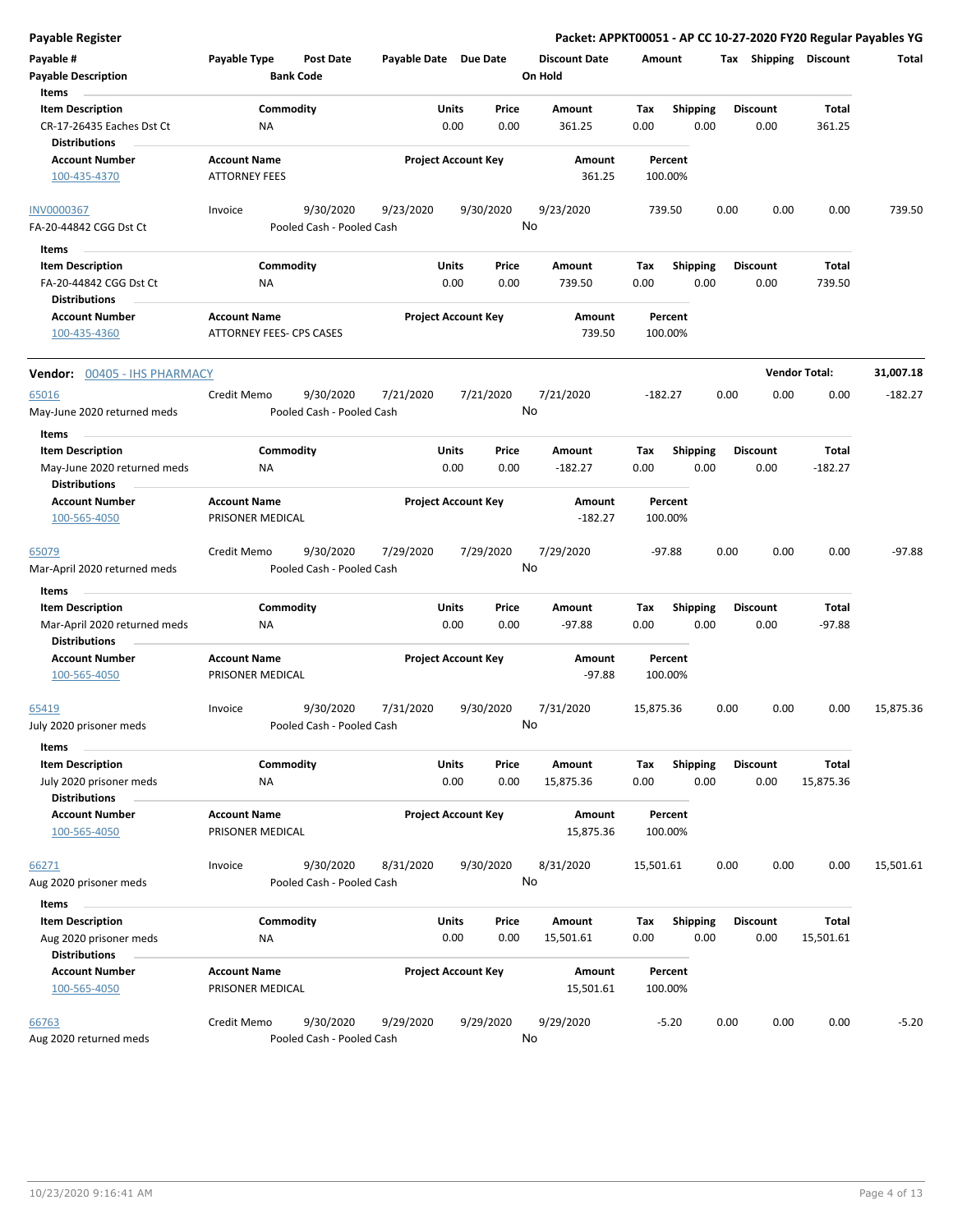**Payable # Payable Type Post Date Payable Date Due Date Payable Description Bank Code Discount Date Amount Tax Shipping Discount Total On Hold** 0.00 0.00 **Units** Aug 2020 returned meds **1.000 RM 1.000 RM 1.000 RM 1.000 COO 1.000 COO 1.000 COO 1.000** COO **Item Description** -5.20 **Price Amount Tax** 0.00 -5.20 Commodity **Shipping Shipping Commodity Shipping Discount** Total NA **Items** 0.00 **Discount Account Number Account Name Project Account Key Amount Distributions Percent** 100-565-4050 **PRISONER MEDICAL PROPER PRISONER MEDICAL -5.20** 100.00% 9/30/2020 9/30/2020 9/30/2020 July-Aug returned meds Pooled Cash - Pooled Cash 66767 Credit Memo 9/30/2020 -84.44 0.00 0.00 0.00 -84.44 No 0.00 0.00 **Units** July-Aug returned meds **NA** NA 0.00 0.00 0.00 -84.44 0.00 **Item Description** -84.44 **Price Amount Tax** 0.00 -84.44 Commodity **Shipping Shipping Commodity Shipping Discount** Total NA **Items** 0.00 **Discount Account Number Account Name Project Account Key Amount Distributions Percent** 100-565-4050 **PRISONER MEDICAL PRISONER MEDICAL** 400-565-4050 **-84.44 100.00% Vendor:** 00397 - JESSICA MCDONALD & ASSOC. **Vendor Total: 990.00** 9/30/2020 9/2/2020 9/30/2020 FA-20-44571 JC Dst Ct Pooled Cash - Pooled Cash - Pooled Cash INV0000368 Invoice 9/2/2020 990.00 0.00 0.00 0.00 990.00 No 0.00 0.00 **Units** FA-20-44571 JC Dst Ct NA 0.00 0.00 990.00 0.00 **Item Description** 990.00 **Price Amount Tax** 0.00 990.00 **Commodity Shipping Total** NA **Items** 0.00 **Discount Account Number Account Name Project Account Key Amount Distributions Percent** 100-435-4360 ATTORNEY FEES- CPS CASES 990.00 100.00% **Vendor:** 00273 - LEXISNEXIS RISK DATA MANAGEMENT INC **Vendor Total: 93.73** 9/30/2020 9/30/2020 9/30/2020 #1726707 JP 2 September 2020 online Pooled Cash - Pooled Cash 1726707-20200930 Invoice 9/30/2020 93.73 0.00 0.00 0.00 93.73 No 0.00 0.00 **Units** #1726707 JP 2 September 2020 online 0.00 **Item Description** 93.73 **Price Amount Tax** 0.00 93.73 **Commodity Shipping Total** NA **Items** 0.00 **Discount Account Number Account Name Project Account Key Amount Distributions Percent** 100-456-5910 ONLINE RESEARCH 93.73 100.00% **Vendor:** 00337 - MIEARS, STEVEN R. **Vendor Total: 1,950.00** 9/30/2020 8/31/2020 9/30/2020 FA-19-44015 Madeira Dst Ct Pooled Cash - Pooled Cash INV0000369 Invoice 8/31/2020 875.00 0.00 0.00 0.00 875.00 No 0.00 0.00 **Units** FA-19-44015 Madeira Dst Ct 0.00 **Item Description** 875.00 **Price Amount Tax** 0.00 875.00 **Commodity Shipping Total** NA **Items** 0.00 **Discount Account Number Account Name Project Account Key Amount Distributions Percent** 100-435-4360 ATTORNEY FEES- CPS CASES 875.00 100.00% 9/30/2020 9/3/2020 9/30/2020 FA-20-44630 Ritchie Dst Ct Pooled Cash - Pooled Cash INV0000370 Invoice 9/3/2020 475.00 0.00 0.00 0.00 475.00 No 0.00 0.00 **Units** FA-20-44630 Ritchie Dst Ct 0.00 **Item Description** 475.00 **Price Amount Tax** 0.00 475.00 Commodity **Shipping Shipping Commodity Shipping Discount** Total NA **Items** 0.00 **Discount Account Number Account Name Project Account Key Amount Distributions Percent**

**Payable Register Packet: APPKT00051 - AP CC 10-27-2020 FY20 Regular Payables YG**

9/30/2020 8/31/2020 9/30/2020 FA-15-42218 Harris Dst Ct Pooled Cash - Pooled Cash INV0000371 Invoice 8/31/2020 600.00 0.00 0.00 0.00 600.00 No

100-435-4360 ATTORNEY FEES- CPS CASES 475.00 100.00%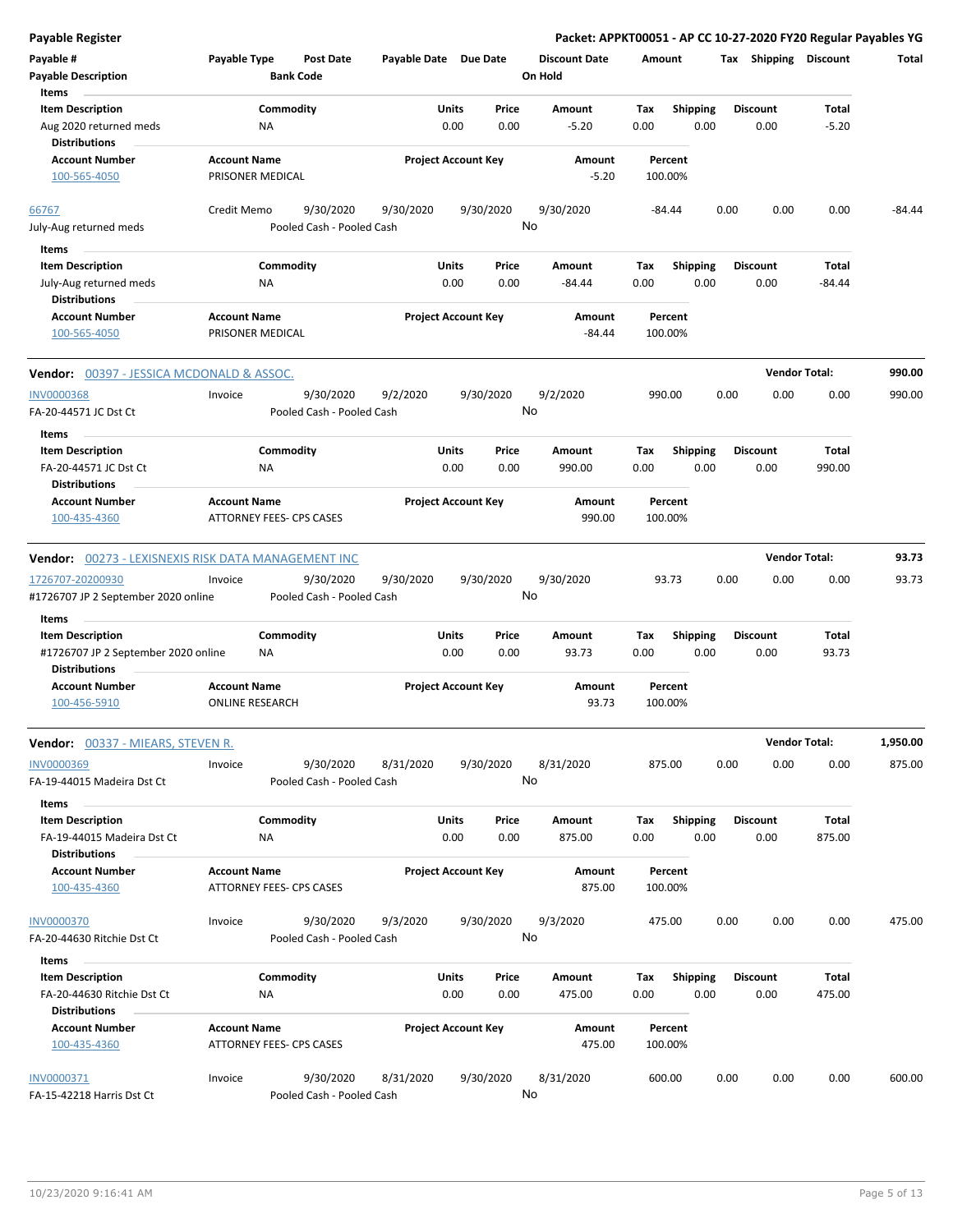| <b>Payable Register</b>                                                        |                                                                               |                       |                            |                                 | Packet: APPKT00051 - AP CC 10-27-2020 FY20 Regular Payables YG |                         |                        |        |
|--------------------------------------------------------------------------------|-------------------------------------------------------------------------------|-----------------------|----------------------------|---------------------------------|----------------------------------------------------------------|-------------------------|------------------------|--------|
| Payable #<br><b>Payable Description</b>                                        | Payable Type<br><b>Post Date</b><br><b>Bank Code</b>                          | Payable Date Due Date |                            | <b>Discount Date</b><br>On Hold | Amount                                                         | Tax Shipping Discount   |                        | Total  |
| Items<br><b>Item Description</b><br>FA-15-42218 Harris Dst Ct                  | Commodity<br>NA                                                               | Units                 | Price<br>0.00<br>0.00      | Amount<br>600.00                | Tax<br><b>Shipping</b><br>0.00<br>0.00                         | <b>Discount</b><br>0.00 | <b>Total</b><br>600.00 |        |
| <b>Distributions</b><br><b>Account Number</b><br>100-435-4360                  | <b>Account Name</b><br><b>ATTORNEY FEES- CPS CASES</b>                        |                       | <b>Project Account Key</b> | Amount<br>600.00                | Percent<br>100.00%                                             |                         |                        |        |
| <b>Vendor: 00440 - O'REILLY AUTOMOTIVE, INC.</b>                               |                                                                               |                       |                            |                                 |                                                                |                         | <b>Vendor Total:</b>   | 173.86 |
| 0358-325848<br>#152888 R&M Parts                                               | 9/30/2020<br>Invoice<br>Pooled Cash - Pooled Cash                             | 9/3/2020              | 9/30/2020                  | 9/3/2020<br>No                  | 45.43                                                          | 0.00<br>0.00            | 0.00                   | 45.43  |
| Items                                                                          |                                                                               |                       |                            |                                 |                                                                |                         |                        |        |
| <b>Item Description</b><br>#152888 R&M Parts - filters<br><b>Distributions</b> | Commodity<br>ΝA                                                               | Units                 | Price<br>0.00<br>0.00      | Amount<br>45.43                 | Tax<br><b>Shipping</b><br>0.00<br>0.00                         | <b>Discount</b><br>0.00 | <b>Total</b><br>45.43  |        |
| <b>Account Number</b><br>210-621-4580                                          | <b>Account Name</b><br><b>R&amp;M MACHINERY PARTS</b>                         |                       | <b>Project Account Key</b> | Amount<br>45.43                 | Percent<br>100.00%                                             |                         |                        |        |
| 0361-314285<br>#152888 R&M Parts                                               | 9/30/2020<br>Invoice<br>Pooled Cash - Pooled Cash                             | 8/31/2020             | 9/30/2020                  | 8/31/2020<br>No                 | 43.42                                                          | 0.00<br>0.00            | 0.00                   | 43.42  |
| Items                                                                          |                                                                               |                       |                            |                                 |                                                                |                         |                        |        |
| <b>Item Description</b><br>#152888<br><b>Distributions</b>                     | Commodity<br>ΝA                                                               | Units                 | Price<br>0.00<br>0.00      | Amount<br>43.42                 | <b>Shipping</b><br>Tax<br>0.00<br>0.00                         | <b>Discount</b><br>0.00 | <b>Total</b><br>43.42  |        |
| <b>Account Number</b><br>210-621-4580                                          | <b>Account Name</b><br><b>R&amp;M MACHINERY PARTS</b>                         |                       | <b>Project Account Key</b> | Amount<br>43.42                 | Percent<br>100.00%                                             |                         |                        |        |
| 0361-314292<br>#152888 R&M Parts                                               | 9/30/2020<br>Invoice<br>Pooled Cash - Pooled Cash                             | 8/31/2020             | 9/30/2020                  | 8/31/2020<br>No                 | 6.99                                                           | 0.00<br>0.00            | 0.00                   | 6.99   |
| Items                                                                          |                                                                               |                       |                            |                                 |                                                                |                         |                        |        |
| <b>Item Description</b><br>#152888 R&M Parts<br><b>Distributions</b>           | Commodity<br>ΝA                                                               | <b>Units</b>          | Price<br>0.00<br>0.00      | Amount<br>6.99                  | Tax<br><b>Shipping</b><br>0.00<br>0.00                         | <b>Discount</b><br>0.00 | Total<br>6.99          |        |
| <b>Account Number</b><br>210-621-4580                                          | <b>Account Name</b><br><b>R&amp;M MACHINERY PARTS</b>                         |                       | <b>Project Account Key</b> | Amount<br>6.99                  | Percent<br>100.00%                                             |                         |                        |        |
| 0361-315766<br>#152888 R&M Parts/supplies                                      | 9/30/2020<br>Invoice<br>Pooled Cash - Pooled Cash                             | 9/8/2020              | 9/30/2020                  | 9/8/2020<br>No                  | 26.98                                                          | 0.00<br>0.00            | 0.00                   | 26.98  |
| Items                                                                          |                                                                               |                       |                            |                                 |                                                                |                         |                        |        |
| <b>Item Description</b><br>#152888 R&M Parts/supplies<br><b>Distributions</b>  | Commodity<br>NA                                                               | Units                 | Price<br>0.00<br>0.00      | Amount<br>26.98                 | <b>Shipping</b><br>Tax<br>0.00<br>0.00                         | <b>Discount</b><br>0.00 | Total<br>26.98         |        |
| <b>Account Number</b><br>210-621-4580<br>210-621-3400                          | <b>Account Name</b><br><b>R&amp;M MACHINERY PARTS</b><br><b>SHOP SUPPLIES</b> |                       | <b>Project Account Key</b> | Amount<br>4.99<br>21.99         | Percent<br>18.50%<br>81.50%                                    |                         |                        |        |
| 0361-316279<br>#152888 R&M Parts                                               | Invoice<br>9/30/2020<br>Pooled Cash - Pooled Cash                             | 9/10/2020             | 9/30/2020                  | 9/10/2020<br>No                 | 45.85                                                          | 0.00<br>0.00            | 0.00                   | 45.85  |
| Items                                                                          |                                                                               |                       |                            |                                 |                                                                |                         |                        |        |
| <b>Item Description</b><br>#152888 R&M Parts                                   | Commodity<br>NA                                                               | Units                 | Price<br>0.00<br>0.00      | Amount<br>45.85                 | Tax<br><b>Shipping</b><br>0.00<br>0.00                         | <b>Discount</b><br>0.00 | Total<br>45.85         |        |
| <b>Distributions</b><br><b>Account Number</b><br>210-621-4580                  | <b>Account Name</b><br><b>R&amp;M MACHINERY PARTS</b>                         |                       | <b>Project Account Key</b> | Amount<br>45.85                 | Percent<br>100.00%                                             |                         |                        |        |
| 0361-317665<br>#152888 Shop supply-funnel                                      | 9/30/2020<br>Invoice<br>Pooled Cash - Pooled Cash                             | 9/17/2020             | 9/30/2020                  | 9/17/2020<br>No                 | 5.19                                                           | 0.00<br>0.00            | 0.00                   | 5.19   |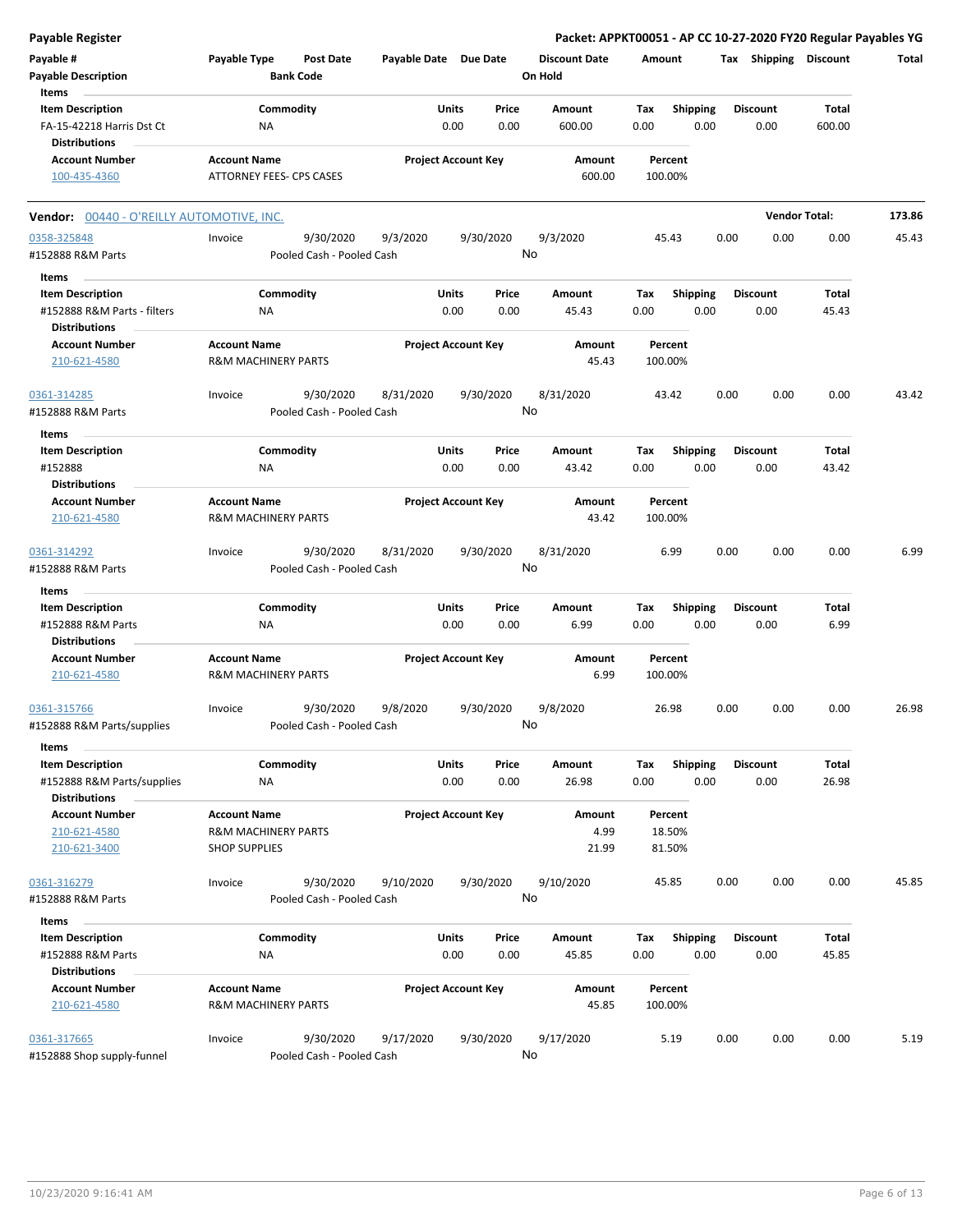| Payable #<br><b>Payable Description</b><br>Items                              | Payable Type                                          | <b>Post Date</b><br><b>Bank Code</b>   | Payable Date Due Date |                                       | <b>Discount Date</b><br>On Hold | Amount             |                         |      | Tax Shipping Discount   |                      | Total    |
|-------------------------------------------------------------------------------|-------------------------------------------------------|----------------------------------------|-----------------------|---------------------------------------|---------------------------------|--------------------|-------------------------|------|-------------------------|----------------------|----------|
| <b>Item Description</b><br>#152888 Shop supply-funnel<br><b>Distributions</b> | Goods                                                 | Commodity                              |                       | <b>Units</b><br>Price<br>1.00<br>5.19 | Amount<br>5.19                  | Tax<br>0.00        | <b>Shipping</b><br>0.00 |      | <b>Discount</b><br>0.00 | Total<br>5.19        |          |
| <b>Account Number</b><br>210-621-3400                                         | <b>Account Name</b><br><b>SHOP SUPPLIES</b>           |                                        |                       | <b>Project Account Key</b>            | Amount<br>5.19                  | Percent<br>100.00% |                         |      |                         |                      |          |
| <b>Vendor:</b> 00267 - PARIS CHEVROLET                                        |                                                       |                                        |                       |                                       |                                 |                    |                         |      |                         | <b>Vendor Total:</b> | 3,340.22 |
| 6032356                                                                       | Invoice                                               | 9/30/2020                              | 9/9/2020              | 9/30/2020                             | 9/9/2020                        | 2,722.96           |                         | 0.00 | 0.00                    | 0.00                 | 2,722.96 |
| 2004 Chev repair                                                              |                                                       | Pooled Cash - Pooled Cash              |                       |                                       | No                              |                    |                         |      |                         |                      |          |
| Items                                                                         |                                                       |                                        |                       |                                       |                                 |                    |                         |      |                         |                      |          |
| <b>Item Description</b>                                                       |                                                       | Commodity                              |                       | Units<br>Price                        | Amount                          | Tax                | Shipping                |      | <b>Discount</b>         | Total                |          |
| 2004 Chev repair                                                              | ΝA                                                    |                                        |                       | 0.00<br>0.00                          | 2,722.96                        | 0.00               | 0.00                    |      | 0.00                    | 2,722.96             |          |
| <b>Distributions</b>                                                          |                                                       |                                        |                       |                                       |                                 |                    |                         |      |                         |                      |          |
| <b>Account Number</b><br>230-623-4580                                         | <b>Account Name</b><br><b>R&amp;M MACHINERY PARTS</b> |                                        |                       | <b>Project Account Key</b>            | Amount<br>2,722.96              | Percent<br>100.00% |                         |      |                         |                      |          |
| 6032574<br>2004 Chev repair-coolant leak                                      | Invoice                                               | 9/30/2020<br>Pooled Cash - Pooled Cash | 9/12/2020             | 9/30/2020                             | 9/12/2020<br>No                 | 617.26             |                         | 0.00 | 0.00                    | 0.00                 | 617.26   |
| Items                                                                         |                                                       |                                        |                       |                                       |                                 |                    |                         |      |                         |                      |          |
| <b>Item Description</b>                                                       |                                                       | Commodity                              |                       | Units<br>Price                        | Amount                          | Tax                | <b>Shipping</b>         |      | <b>Discount</b>         | Total                |          |
| 2004 Chev repair-coolant leak<br>Distributions                                | ΝA                                                    |                                        |                       | 0.00<br>0.00                          | 617.26                          | 0.00               | 0.00                    |      | 0.00                    | 617.26               |          |
| <b>Account Number</b><br>230-623-4580                                         | <b>Account Name</b><br><b>R&amp;M MACHINERY PARTS</b> |                                        |                       | <b>Project Account Key</b>            | Amount<br>617.26                | Percent<br>100.00% |                         |      |                         |                      |          |
| <b>Vendor:</b> 00589 - PERKINS, J. DANIEL                                     |                                                       |                                        |                       |                                       |                                 |                    |                         |      |                         | <b>Vendor Total:</b> | 2,745.00 |
| INV0000372                                                                    | Invoice                                               | 9/30/2020                              | 9/22/2020             | 9/30/2020                             | 9/22/2020                       | 297.00             |                         | 0.00 | 0.00                    | 0.00                 | 297.00   |
| FA-20-44842 Gatlin Dst Ct                                                     |                                                       | Pooled Cash - Pooled Cash              |                       |                                       | No                              |                    |                         |      |                         |                      |          |
| Items                                                                         |                                                       |                                        |                       |                                       |                                 |                    |                         |      |                         |                      |          |
| <b>Item Description</b>                                                       |                                                       | Commodity                              |                       | Units<br>Price                        | Amount                          | Tax                | <b>Shipping</b>         |      | <b>Discount</b>         | Total                |          |
| FA-20-44842 Gatlin Dst Ct                                                     | ΝA                                                    |                                        |                       | 0.00<br>0.00                          | 297.00                          | 0.00               | 0.00                    |      | 0.00                    | 297.00               |          |
| <b>Distributions</b>                                                          |                                                       |                                        |                       |                                       |                                 |                    |                         |      |                         |                      |          |
| <b>Account Number</b>                                                         | <b>Account Name</b>                                   |                                        |                       | <b>Project Account Key</b>            | Amount                          | Percent            |                         |      |                         |                      |          |
| 100-435-4370                                                                  | <b>ATTORNEY FEES</b>                                  |                                        |                       |                                       | 297.00                          | 100.00%            |                         |      |                         |                      |          |
| <u>INV0000373</u><br>FA-20-44915 Worthey Dst Ct                               | Invoice                                               | 9/30/2020<br>Pooled Cash - Pooled Cash | 9/28/2020             | 9/30/2020                             | 9/28/2020<br>No                 | 2,448.00           |                         | 0.00 | 0.00                    | 0.00                 | 2,448.00 |
| Items                                                                         |                                                       |                                        |                       |                                       |                                 |                    |                         |      |                         |                      |          |
| <b>Item Description</b>                                                       |                                                       | Commodity                              |                       | <b>Units</b><br>Price                 | Amount                          | Tax                | <b>Shipping</b>         |      | <b>Discount</b>         | Total                |          |
| FA-20-44915 Worthey Dst Ct                                                    | NA                                                    |                                        |                       | 0.00<br>0.00                          | 2,448.00                        | 0.00               | 0.00                    |      | 0.00                    | 2,448.00             |          |
| <b>Distributions</b><br><b>Account Number</b>                                 | <b>Account Name</b>                                   |                                        |                       | <b>Project Account Key</b>            | Amount                          | Percent            |                         |      |                         |                      |          |
| 100-435-4360                                                                  | <b>ATTORNEY FEES- CPS CASES</b>                       |                                        |                       |                                       | 2,448.00                        | 100.00%            |                         |      |                         |                      |          |
| <b>Vendor:</b> VEN02138 - Ray's Used Equipment, Inc                           |                                                       |                                        |                       |                                       |                                 |                    |                         |      |                         | <b>Vendor Total:</b> | 285.00   |
| 41923                                                                         | Invoice                                               | 9/30/2020                              | 9/18/2020             | 9/30/2020                             | 9/18/2020                       | 255.00             |                         | 0.00 | 30.00                   | 0.00                 | 285.00   |
| R&M Parts- valve<br>Items                                                     |                                                       | Pooled Cash - Pooled Cash              |                       |                                       | No                              |                    |                         |      |                         |                      |          |
| <b>Item Description</b>                                                       |                                                       | Commodity                              |                       | <b>Units</b><br>Price                 | Amount                          | Tax                | Shipping                |      | <b>Discount</b>         | Total                |          |
| R&M Parts-valve                                                               | Goods                                                 |                                        |                       | 1.00<br>255.00                        | 255.00                          | 0.00               | 30.00                   |      | 0.00                    | 285.00               |          |
| <b>Distributions</b>                                                          |                                                       |                                        |                       |                                       |                                 |                    |                         |      |                         |                      |          |
| <b>Account Number</b><br>240-624-4580                                         | <b>Account Name</b><br><b>R&amp;M MACHINERY PARTS</b> |                                        |                       | <b>Project Account Key</b>            | Amount<br>285.00                | Percent<br>100.00% |                         |      |                         |                      |          |
| Vendor: 00817 - SMITH, THOMAS SCOTT                                           |                                                       |                                        |                       |                                       |                                 |                    |                         |      |                         | <b>Vendor Total:</b> | 6,724.50 |
| <b>INV0000374</b>                                                             | Invoice                                               | 9/30/2020                              |                       |                                       |                                 | 817.30             |                         | 0.00 | 0.00                    | 0.00                 | 817.30   |
| CR-19-27250 Titsworth Dst Ct                                                  |                                                       | Pooled Cash - Pooled Cash              | 9/29/2020             | 9/30/2020                             | 9/29/2020<br>No                 |                    |                         |      |                         |                      |          |

**Payable Register Packet: APPKT00051 - AP CC 10-27-2020 FY20 Regular Payables YG**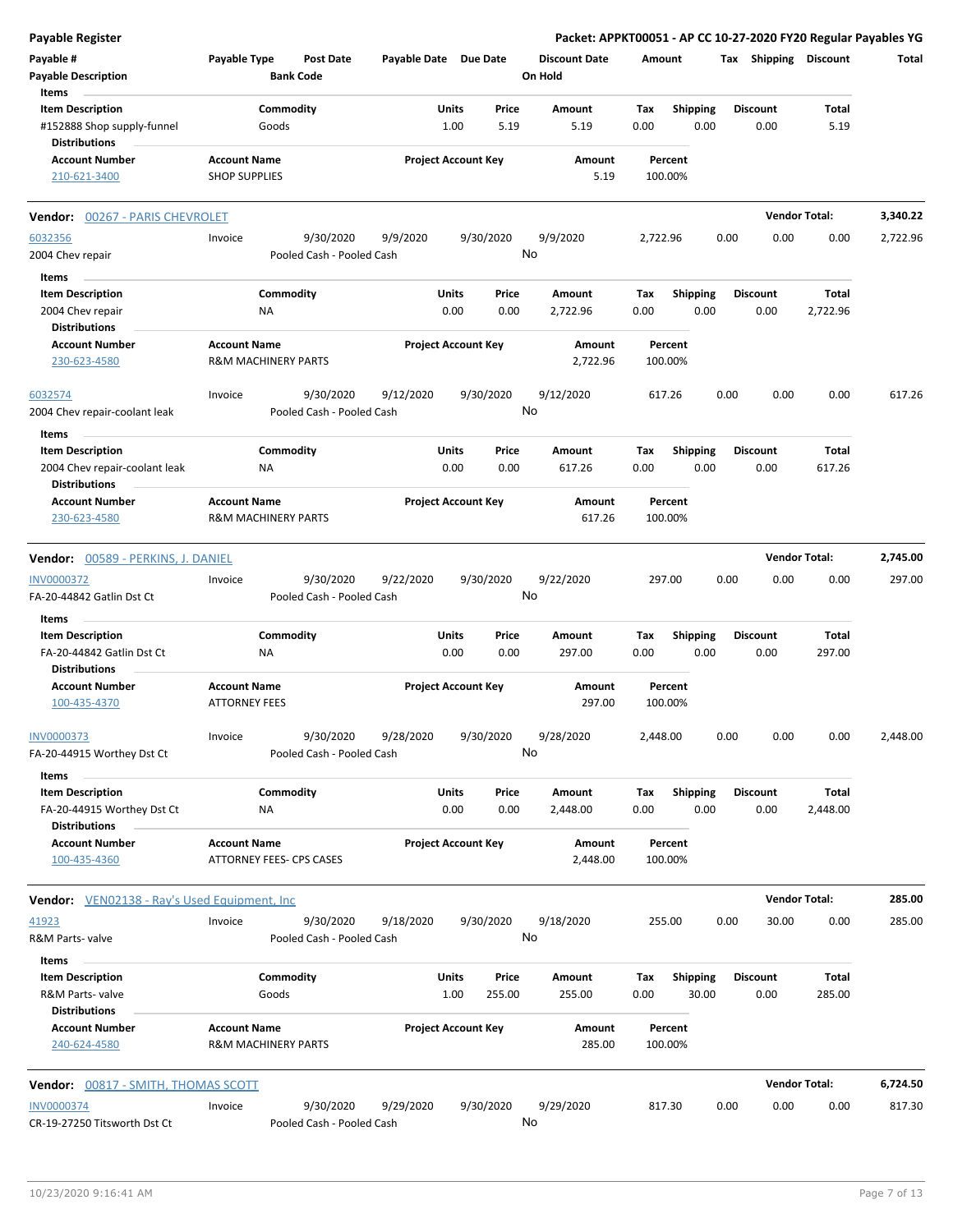| Payable #<br><b>Payable Description</b><br>Items              | Payable Type                                | Post Date<br><b>Bank Code</b>          | Payable Date Due Date |                            | <b>Discount Date</b><br>On Hold | Amount             |                         |      |                         | Tax Shipping Discount | Total    |
|---------------------------------------------------------------|---------------------------------------------|----------------------------------------|-----------------------|----------------------------|---------------------------------|--------------------|-------------------------|------|-------------------------|-----------------------|----------|
| <b>Item Description</b><br>CR-19-27250 Titsworth Dst Ct       | ΝA                                          | Commodity                              | Units                 | Price<br>0.00<br>0.00      | Amount<br>817.30                | Tax<br>0.00        | <b>Shipping</b><br>0.00 |      | <b>Discount</b><br>0.00 | Total<br>817.30       |          |
| <b>Distributions</b><br><b>Account Number</b><br>100-435-4370 | <b>Account Name</b><br><b>ATTORNEY FEES</b> |                                        |                       | <b>Project Account Key</b> | Amount<br>817.30                | Percent<br>100.00% |                         |      |                         |                       |          |
| INV0000375<br>CR-19-27059 Phillips Dst Ct                     | Invoice                                     | 9/30/2020<br>Pooled Cash - Pooled Cash | 9/30/2020             | 9/30/2020                  | 9/30/2020<br>No                 | 96.50              |                         | 0.00 | 0.00                    | 0.00                  | 96.50    |
| Items                                                         |                                             |                                        |                       |                            |                                 |                    |                         |      |                         |                       |          |
| <b>Item Description</b>                                       |                                             | Commodity                              | Units                 | Price                      | Amount                          | Tax                | <b>Shipping</b>         |      | <b>Discount</b>         | Total                 |          |
| CR-19-27059 Phillips Dst Ct                                   | ΝA                                          |                                        |                       | 0.00<br>0.00               | 96.50                           | 0.00               | 0.00                    |      | 0.00                    | 96.50                 |          |
| <b>Distributions</b>                                          |                                             |                                        |                       |                            |                                 |                    |                         |      |                         |                       |          |
| <b>Account Number</b>                                         | <b>Account Name</b>                         |                                        |                       | <b>Project Account Key</b> | Amount                          | Percent            |                         |      |                         |                       |          |
| 100-435-4370                                                  | <b>ATTORNEY FEES</b>                        |                                        |                       |                            | 96.50                           | 100.00%            |                         |      |                         |                       |          |
| <b>INV0000376</b>                                             | Invoice                                     | 9/30/2020                              | 9/15/2020             | 9/30/2020                  | 9/15/2020                       | 1,049.95           |                         | 0.00 | 0.00                    | 0.00                  | 1,049.95 |
| CR-20-27378 Prater Dst Ct                                     |                                             | Pooled Cash - Pooled Cash              |                       |                            | No                              |                    |                         |      |                         |                       |          |
| Items                                                         |                                             |                                        |                       |                            |                                 |                    |                         |      |                         |                       |          |
| <b>Item Description</b>                                       |                                             | Commodity                              | Units                 | Price                      | Amount                          | Tax                | <b>Shipping</b>         |      | <b>Discount</b>         | Total                 |          |
| CR-20-27378 Prater Dst Ct                                     | ΝA                                          |                                        |                       | 0.00<br>0.00               | 1,049.95                        | 0.00               | 0.00                    |      | 0.00                    | 1,049.95              |          |
| <b>Distributions</b>                                          |                                             |                                        |                       |                            |                                 |                    |                         |      |                         |                       |          |
| <b>Account Number</b><br>100-435-4370                         | <b>Account Name</b><br><b>ATTORNEY FEES</b> |                                        |                       | <b>Project Account Key</b> | Amount<br>1,049.95              | Percent<br>100.00% |                         |      |                         |                       |          |
| INV0000377                                                    | Invoice                                     | 9/30/2020                              | 4/23/2020             | 9/30/2020                  | 4/23/2020                       | 150.00             |                         | 0.00 | 0.00                    | 0.00                  | 150.00   |
| CR-18-26866 McDonald Dst Ct                                   |                                             | Pooled Cash - Pooled Cash              |                       |                            | No                              |                    |                         |      |                         |                       |          |
| Items                                                         |                                             |                                        |                       |                            |                                 |                    |                         |      |                         |                       |          |
| <b>Item Description</b>                                       |                                             | Commodity                              | Units                 | Price                      | Amount                          | Tax                | <b>Shipping</b>         |      | <b>Discount</b>         | Total                 |          |
| CR-18-26866 McDonald Dst Ct<br><b>Distributions</b>           | ΝA                                          |                                        |                       | 0.00<br>0.00               | 150.00                          | 0.00               | 0.00                    |      | 0.00                    | 150.00                |          |
| <b>Account Number</b><br>100-435-4370                         | <b>Account Name</b><br><b>ATTORNEY FEES</b> |                                        |                       | <b>Project Account Key</b> | Amount<br>150.00                | Percent<br>100.00% |                         |      |                         |                       |          |
| <u>INV0000378</u><br>CR-19-27035 Garza Dst Ct                 | Invoice                                     | 9/30/2020<br>Pooled Cash - Pooled Cash | 9/29/2020             | 9/30/2020                  | 9/29/2020<br>No                 | 1,602.75           |                         | 0.00 | 0.00                    | 0.00                  | 1,602.75 |
| Items                                                         |                                             |                                        |                       |                            |                                 |                    |                         |      |                         |                       |          |
| <b>Item Description</b><br>CR-19-27035 Garza Dst Ct           | NA                                          | Commodity                              | Units                 | Price<br>0.00<br>0.00      | Amount<br>1,602.75              | Tax<br>0.00        | Shipping<br>0.00        |      | <b>Discount</b><br>0.00 | Total<br>1,602.75     |          |
| <b>Distributions</b><br><b>Account Number</b>                 | <b>Account Name</b>                         |                                        |                       | <b>Project Account Key</b> | Amount                          | Percent            |                         |      |                         |                       |          |
| 100-435-4370                                                  | <b>ATTORNEY FEES</b>                        |                                        |                       |                            | 1,602.75                        | 100.00%            |                         |      |                         |                       |          |
| INV0000379<br>CR-19-27194 Truelock Dst Ct                     | Invoice                                     | 9/30/2020<br>Pooled Cash - Pooled Cash | 9/30/2020             | 9/30/2020                  | 9/30/2020<br>No                 | 1,398.45           |                         | 0.00 | 0.00                    | 0.00                  | 1,398.45 |
| Items                                                         |                                             |                                        |                       |                            |                                 |                    |                         |      |                         |                       |          |
| <b>Item Description</b>                                       |                                             | Commodity                              | Units                 | Price                      | Amount                          | Тах                | Shipping                |      | <b>Discount</b>         | Total                 |          |
| CR-19-27194 Truelock Dst Ct<br><b>Distributions</b>           | ΝA                                          |                                        |                       | 0.00<br>0.00               | 1,398.45                        | 0.00               | 0.00                    |      | 0.00                    | 1,398.45              |          |
| <b>Account Number</b><br>100-435-4370                         | <b>Account Name</b><br><b>ATTORNEY FEES</b> |                                        |                       | <b>Project Account Key</b> | Amount<br>1,398.45              | Percent<br>100.00% |                         |      |                         |                       |          |
| <b>INV0000380</b><br>CR-20-27521 Boucher Dst Ct               | Invoice                                     | 9/30/2020<br>Pooled Cash - Pooled Cash | 8/28/2020             | 9/30/2020                  | 8/28/2020<br>No                 | 445.95             |                         | 0.00 | 0.00                    | 0.00                  | 445.95   |
| Items                                                         |                                             |                                        |                       |                            |                                 |                    |                         |      |                         |                       |          |
| <b>Item Description</b>                                       |                                             | Commodity                              | Units                 | Price                      | Amount                          | Tax                | <b>Shipping</b>         |      | <b>Discount</b>         | Total                 |          |
| CR-20-27521 Boucher Dst Ct<br><b>Distributions</b>            | <b>NA</b>                                   |                                        |                       | 0.00<br>0.00               | 445.95                          | 0.00               | 0.00                    |      | 0.00                    | 445.95                |          |
| <b>Account Number</b>                                         | <b>Account Name</b>                         |                                        |                       | <b>Project Account Key</b> | Amount                          | Percent            |                         |      |                         |                       |          |
| 100-435-4370                                                  | <b>ATTORNEY FEES</b>                        |                                        |                       |                            | 445.95                          | 100.00%            |                         |      |                         |                       |          |

**Payable Register Packet: APPKT00051 - AP CC 10-27-2020 FY20 Regular Payables YG**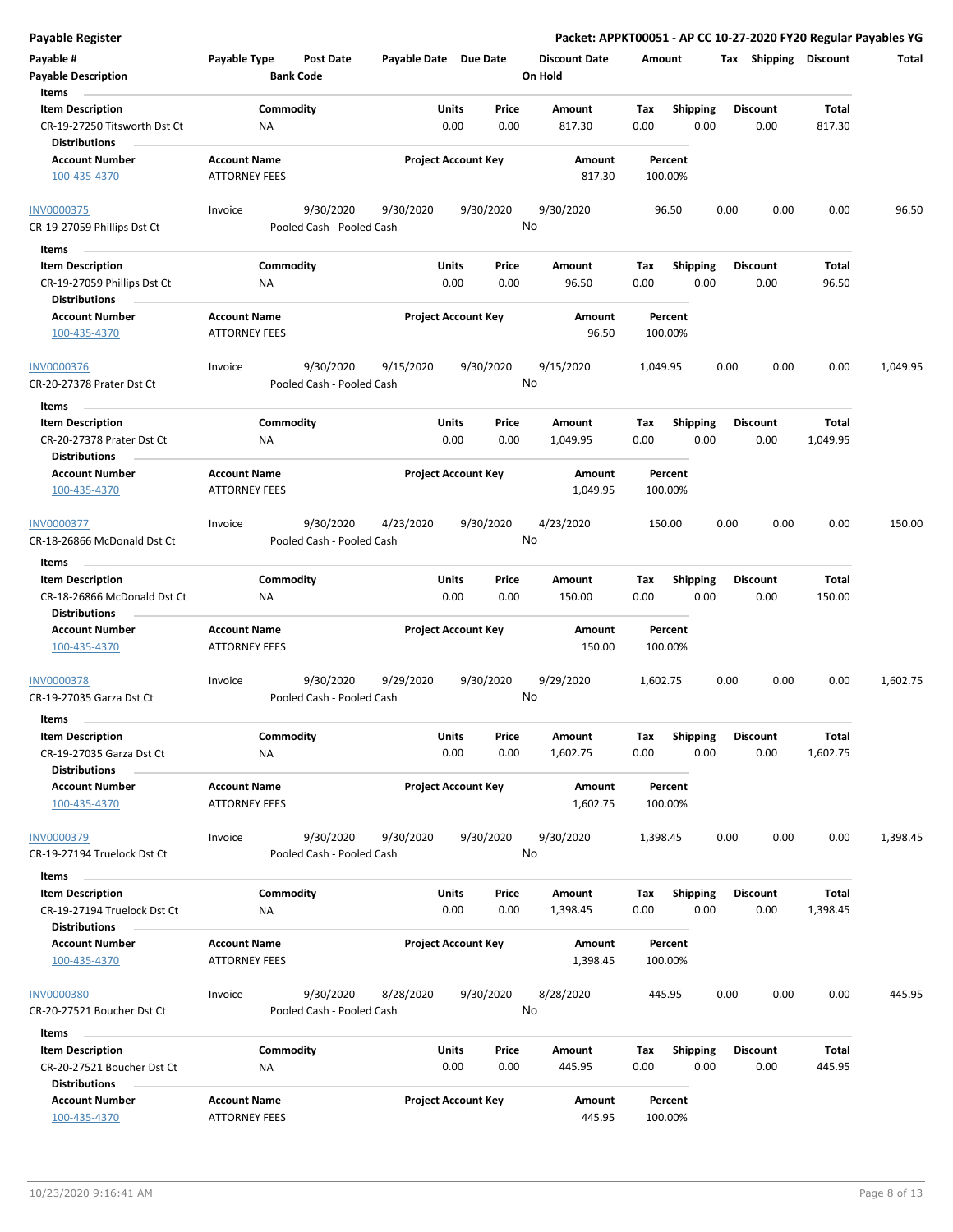| Payable Register                                                             |                                                       |                  |                                        |                       |                            |               | Packet: APPKT00051 - AP CC 10-27-2020 FY20 Regular Payables YG |                    |                         |      |                         |                      |           |
|------------------------------------------------------------------------------|-------------------------------------------------------|------------------|----------------------------------------|-----------------------|----------------------------|---------------|----------------------------------------------------------------|--------------------|-------------------------|------|-------------------------|----------------------|-----------|
| Payable #<br><b>Payable Description</b>                                      | Payable Type                                          | <b>Bank Code</b> | Post Date                              | Payable Date Due Date |                            |               | <b>Discount Date</b><br>On Hold                                | Amount             |                         |      | Tax Shipping Discount   |                      | Total     |
| INV0000381<br>CR-20-27347 Terrell Dst Ct                                     | Invoice                                               |                  | 9/30/2020<br>Pooled Cash - Pooled Cash | 9/30/2020             | 9/30/2020                  |               | 9/30/2020<br>No                                                | 483.55             |                         | 0.00 | 0.00                    | 0.00                 | 483.55    |
| <b>Items</b>                                                                 |                                                       |                  |                                        |                       |                            |               |                                                                |                    |                         |      |                         |                      |           |
| <b>Item Description</b><br>CR-20-27347 Terrell Dst Ct                        |                                                       | Commodity<br>ΝA  |                                        |                       | Units<br>0.00              | Price<br>0.00 | Amount<br>483.55                                               | Tax<br>0.00        | <b>Shipping</b><br>0.00 |      | <b>Discount</b><br>0.00 | Total<br>483.55      |           |
| <b>Distributions</b>                                                         |                                                       |                  |                                        |                       |                            |               |                                                                |                    |                         |      |                         |                      |           |
| <b>Account Number</b><br>100-435-4370                                        | <b>Account Name</b><br><b>ATTORNEY FEES</b>           |                  |                                        |                       | <b>Project Account Key</b> |               | Amount<br>483.55                                               | Percent<br>100.00% |                         |      |                         |                      |           |
| <b>INV0000382</b><br>CR-20-27330 Branch Dst CT                               | Invoice                                               |                  | 9/30/2020<br>Pooled Cash - Pooled Cash | 7/8/2020              | 9/30/2020                  |               | 7/8/2020<br>No                                                 | 90.00              |                         | 0.00 | 0.00                    | 0.00                 | 90.00     |
| Items                                                                        |                                                       |                  |                                        |                       |                            |               |                                                                |                    |                         |      |                         |                      |           |
| <b>Item Description</b><br>CR-20-27330 Branch Dst CT<br><b>Distributions</b> |                                                       | Commodity<br>NA  |                                        |                       | Units<br>0.00              | Price<br>0.00 | Amount<br>90.00                                                | Tax<br>0.00        | <b>Shipping</b><br>0.00 |      | <b>Discount</b><br>0.00 | Total<br>90.00       |           |
| <b>Account Number</b><br>100-435-4370                                        | <b>Account Name</b><br><b>ATTORNEY FEES</b>           |                  |                                        |                       | <b>Project Account Key</b> |               | Amount<br>90.00                                                | Percent<br>100.00% |                         |      |                         |                      |           |
| <b>INV0000383</b><br>CR-20-27559 Williams Dst Ct                             | Invoice                                               |                  | 9/30/2020<br>Pooled Cash - Pooled Cash | 9/29/2020             | 9/30/2020                  |               | 9/29/2020<br>No                                                | 590.05             |                         | 0.00 | 0.00                    | 0.00                 | 590.05    |
| Items                                                                        |                                                       |                  |                                        |                       |                            |               |                                                                |                    |                         |      |                         |                      |           |
| <b>Item Description</b><br>CR-20-27559 Williams Dst Ct                       |                                                       | Commodity<br>NA  |                                        |                       | Units<br>0.00              | Price<br>0.00 | Amount<br>590.05                                               | Tax<br>0.00        | <b>Shipping</b><br>0.00 |      | <b>Discount</b><br>0.00 | Total<br>590.05      |           |
| <b>Distributions</b><br><b>Account Number</b>                                | <b>Account Name</b>                                   |                  |                                        |                       | <b>Project Account Key</b> |               | Amount                                                         | Percent            |                         |      |                         |                      |           |
| 100-435-4370                                                                 | <b>ATTORNEY FEES</b>                                  |                  |                                        |                       |                            |               | 590.05                                                         | 100.00%            |                         |      |                         |                      |           |
| Vendor: 00801 - SOLOMON, AMANDA                                              |                                                       |                  |                                        |                       |                            |               |                                                                |                    |                         |      |                         | <b>Vendor Total:</b> | 902.50    |
| <b>INV0000384</b><br>FA-19-44386 Fuller Dst Ct                               | Invoice                                               |                  | 9/30/2020<br>Pooled Cash - Pooled Cash | 9/25/2020             | 9/30/2020                  |               | 9/25/2020<br>No                                                | 902.50             |                         | 0.00 | 0.00                    | 0.00                 | 902.50    |
| Items                                                                        |                                                       |                  |                                        |                       |                            |               |                                                                |                    |                         |      |                         |                      |           |
| <b>Item Description</b><br>FA-19-44386 Fuller Dst Ct                         |                                                       | Commodity<br>ΝA  |                                        |                       | Units<br>0.00              | Price<br>0.00 | Amount<br>902.50                                               | Tax<br>0.00        | <b>Shipping</b><br>0.00 |      | <b>Discount</b><br>0.00 | Total<br>902.50      |           |
| <b>Distributions</b><br><b>Account Number</b>                                |                                                       |                  |                                        |                       | <b>Project Account Key</b> |               |                                                                |                    |                         |      |                         |                      |           |
| 100-435-4360                                                                 | <b>Account Name</b><br>ATTORNEY FEES- CPS CASES       |                  |                                        |                       |                            |               | Amount<br>902.50                                               | Percent<br>100.00% |                         |      |                         |                      |           |
| <b>Vendor:</b> 00793 - STATE COMPTROLLER                                     |                                                       |                  |                                        |                       |                            |               |                                                                |                    |                         |      |                         | <b>Vendor Total:</b> | 6,498.51  |
| <b>INV0000350</b><br>Acct #1-75-6000941-1 qtr ending 9/30/2020               | Invoice                                               |                  | 9/30/2020<br>Pooled Cash - Pooled Cash | 9/30/2020             | 9/30/2020                  |               | 9/30/2020<br>No                                                | 6,498.51           |                         | 0.00 | 0.00                    | 0.00                 | 6,498.51  |
|                                                                              |                                                       |                  |                                        |                       |                            |               |                                                                |                    |                         |      |                         |                      |           |
| Items<br><b>Item Description</b>                                             |                                                       | Commodity        |                                        |                       | Units                      | Price         | Amount                                                         | Tax                | <b>Shipping</b>         |      | <b>Discount</b>         | Total                |           |
| Acct #1-75-6000941-1 Child Seat Belt 9/3 NA<br><b>Distributions</b>          |                                                       |                  |                                        |                       | 0.00                       | 0.00          | 39.95                                                          | 0.00               | 0.00                    |      | 0.00                    | 39.95                |           |
| <b>Account Number</b><br>100-409-4890                                        | <b>Account Name</b><br><b>COURT COSTS/ARREST FEES</b> |                  |                                        |                       | <b>Project Account Key</b> |               | Amount<br>39.95                                                | Percent<br>100.00% |                         |      |                         |                      |           |
| Items                                                                        |                                                       |                  |                                        |                       |                            |               |                                                                |                    |                         |      |                         |                      |           |
| <b>Item Description</b><br>Acct #1-75-6000941-1 Court Costs 9/30/2 NA        |                                                       | Commodity        |                                        |                       | Units<br>0.00              | Price<br>0.00 | Amount<br>6,458.56                                             | Тах<br>0.00        | <b>Shipping</b><br>0.00 |      | <b>Discount</b><br>0.00 | Total<br>6,458.56    |           |
| <b>Distributions</b><br><b>Account Number</b><br>100-409-4890                | <b>Account Name</b><br><b>COURT COSTS/ARREST FEES</b> |                  |                                        |                       | <b>Project Account Key</b> |               | Amount<br>6,458.56                                             | Percent<br>100.00% |                         |      |                         |                      |           |
| <b>Vendor:</b> 00265 - TEXHOMA LIMESTONE, INC.                               |                                                       |                  |                                        |                       |                            |               |                                                                |                    |                         |      |                         | <b>Vendor Total:</b> | 10,748.71 |
|                                                                              |                                                       |                  |                                        |                       |                            |               |                                                                |                    |                         |      |                         |                      |           |
| 8100<br>Pct 4 Rock & Gravel - hauling 9/21-26/20                             | Invoice                                               |                  | 9/30/2020<br>Pooled Cash - Pooled Cash | 9/28/2020             | 9/30/2020                  |               | 9/28/2020<br>No                                                | 4,495.15           |                         | 0.00 | 0.00                    | 0.00                 | 4,495.15  |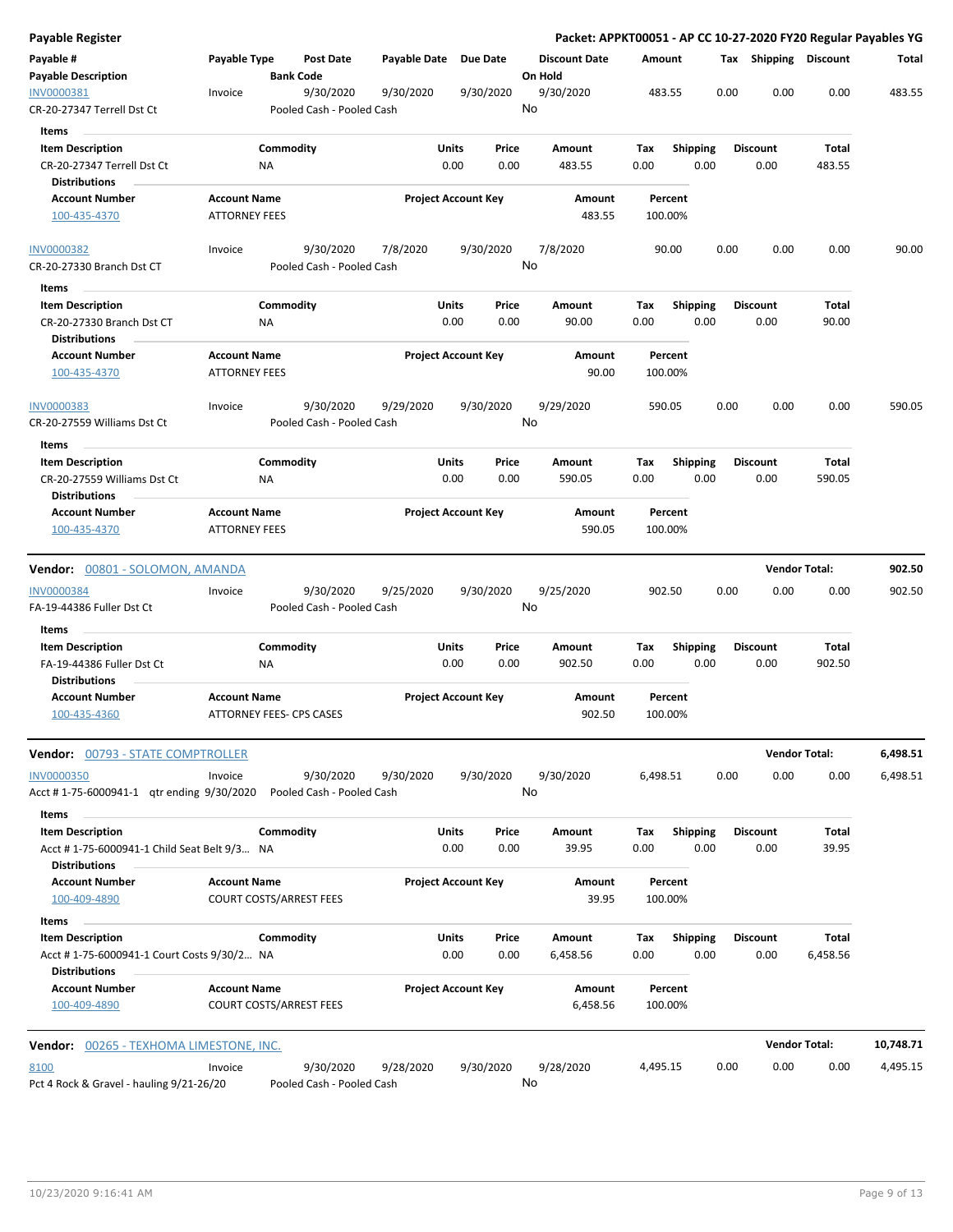| <b>Payable Register</b>                                                                     |                     |                                        |                       |                                |                      | Packet: APPKT00051 - AP CC 10-27-2020 FY20 Regular Payables YG |      |                         |                       |            |
|---------------------------------------------------------------------------------------------|---------------------|----------------------------------------|-----------------------|--------------------------------|----------------------|----------------------------------------------------------------|------|-------------------------|-----------------------|------------|
| Payable #                                                                                   | Payable Type        | <b>Post Date</b>                       | Payable Date Due Date |                                | <b>Discount Date</b> | Amount                                                         |      |                         | Tax Shipping Discount | Total      |
| <b>Payable Description</b>                                                                  |                     | <b>Bank Code</b>                       |                       |                                | On Hold              |                                                                |      |                         |                       |            |
| Items                                                                                       |                     |                                        |                       |                                |                      |                                                                |      |                         |                       |            |
| <b>Item Description</b>                                                                     |                     | Commodity                              |                       | Units<br>Price                 | Amount               | Tax<br><b>Shipping</b>                                         |      | Discount                | Total                 |            |
| Pct 4 Rock & Gravel - hauling 9/21-26/20<br>Distributions                                   |                     | ΝA                                     |                       | 0.00<br>0.00                   | 4,495.15             | 0.00                                                           | 0.00 | 0.00                    | 4,495.15              |            |
| <b>Account Number</b>                                                                       | <b>Account Name</b> |                                        |                       | <b>Project Account Key</b>     | Amount               | Percent                                                        |      |                         |                       |            |
| 240-624-3410                                                                                |                     | R&B MAT. ROCK & GRAVEL                 |                       |                                | 4,495.15             | 100.00%                                                        |      |                         |                       |            |
| 8107                                                                                        | Invoice             | 9/30/2020                              | 9/29/2020             | 9/30/2020                      | 9/29/2020            | 1,817.42                                                       | 0.00 | 0.00                    | 0.00                  | 1,817.42   |
| Pct 1 Rock & Gravel-hauling 9/21-26/2020                                                    |                     | Pooled Cash - Pooled Cash              |                       |                                | No                   |                                                                |      |                         |                       |            |
| Items                                                                                       |                     |                                        |                       |                                |                      |                                                                |      |                         |                       |            |
| <b>Item Description</b><br>Pct 1 Rock & Gravel-hauling 9/21-26/2020<br><b>Distributions</b> |                     | Commodity<br>NA                        |                       | Units<br>Price<br>0.00<br>0.00 | Amount<br>1,817.42   | <b>Shipping</b><br>Tax<br>0.00                                 | 0.00 | <b>Discount</b><br>0.00 | Total<br>1,817.42     |            |
|                                                                                             |                     |                                        |                       |                                |                      |                                                                |      |                         |                       |            |
| <b>Account Number</b><br>210-621-3410                                                       | <b>Account Name</b> | R&B MAT. ROCK & GRAVEL                 |                       | <b>Project Account Key</b>     | Amount<br>1,817.42   | Percent<br>100.00%                                             |      |                         |                       |            |
| <u>8110</u>                                                                                 | Invoice             | 9/30/2020                              | 10/5/2020             | 10/5/2020                      | 10/5/2020            | 4,436.14                                                       | 0.00 | 0.00                    | 0.00                  | 4,436.14   |
| Pct 1 Rock & Gravel-hauling 9/28-29/2020                                                    |                     | Pooled Cash - Pooled Cash              |                       |                                | No                   |                                                                |      |                         |                       |            |
| Items                                                                                       |                     |                                        |                       |                                |                      |                                                                |      |                         |                       |            |
| <b>Item Description</b>                                                                     |                     | Commodity                              |                       | Units<br>Price                 | Amount               | <b>Shipping</b><br>Tax                                         |      | <b>Discount</b>         | Total                 |            |
| Pct 1 Rock & Gravel-hauling 9/28-29/2020<br>Distributions                                   |                     | ΝA                                     |                       | 0.00<br>0.00                   | 4,436.14             | 0.00                                                           | 0.00 | 0.00                    | 4,436.14              |            |
| <b>Account Number</b>                                                                       | <b>Account Name</b> |                                        |                       | <b>Project Account Key</b>     | Amount               | Percent                                                        |      |                         |                       |            |
| 210-621-3410                                                                                |                     | R&B MAT. ROCK & GRAVEL                 |                       |                                | 4,436.14             | 100.00%                                                        |      |                         |                       |            |
| Vendor: 00539 - U.S. BANK CORPORATE TRUST                                                   |                     |                                        |                       |                                |                      |                                                                |      |                         | <b>Vendor Total:</b>  | 206,999.38 |
| FAN200903FCMJ                                                                               | Invoice             | 9/30/2020                              | 9/30/2020             | 9/30/2020                      | 9/30/2020            | 73,842.50                                                      | 0.00 | 0.00                    | 0.00                  | 73,842.50  |
| Prisoner housing Sept 2020 Main jail                                                        |                     | Pooled Cash - Pooled Cash              |                       |                                | No                   |                                                                |      |                         |                       |            |
| Items                                                                                       |                     |                                        |                       |                                |                      |                                                                |      |                         |                       |            |
| <b>Item Description</b>                                                                     |                     | Commodity                              |                       | Units<br>Price                 | Amount               | <b>Shipping</b><br>Tax                                         |      | <b>Discount</b>         | Total                 |            |
| Prisoner housing Sept 2020 Main jail<br>Distributions                                       |                     | ΝA                                     |                       | 0.00<br>0.00                   | 73,842.50            | 0.00                                                           | 0.00 | 0.00                    | 73,842.50             |            |
| <b>Account Number</b>                                                                       | <b>Account Name</b> |                                        |                       | <b>Project Account Key</b>     | Amount               | Percent                                                        |      |                         |                       |            |
| 100-565-3800                                                                                |                     | PRISONER HOUSING                       |                       |                                | 73,842.50            | 100.00%                                                        |      |                         |                       |            |
| FAN200904FCSA                                                                               | Invoice             | 9/30/2020                              | 9/30/2020             | 9/30/2020                      | 9/30/2020            | 131,558.75                                                     | 0.00 | 0.00                    | 0.00                  | 131,558.75 |
| Prisoner housing Sept 2020 South Annex<br>Items                                             |                     | Pooled Cash - Pooled Cash              |                       |                                | No                   |                                                                |      |                         |                       |            |
| <b>Item Description</b>                                                                     |                     | Commodity                              |                       | Units<br>Price                 | Amount               | <b>Shipping</b><br>Tax                                         |      | <b>Discount</b>         | Total                 |            |
| Prisoner housing Sept 2020 South Annex<br><b>Distributions</b>                              |                     | ΝA                                     |                       | 0.00<br>0.00                   | 131,558.75           | 0.00                                                           | 0.00 | 0.00                    | 131,558.75            |            |
| <b>Account Number</b>                                                                       | <b>Account Name</b> |                                        |                       | <b>Project Account Key</b>     | Amount               | Percent                                                        |      |                         |                       |            |
| 100-565-3800                                                                                |                     | PRISONER HOUSING                       |                       |                                | 131,558.75           | 100.00%                                                        |      |                         |                       |            |
| <b>FAN200914FCMT</b>                                                                        | Invoice             | 9/30/2020                              | 9/30/2020             | 9/30/2020                      | 9/30/2020            | 330.63                                                         | 0.00 | 0.00                    | 0.00                  | 330.63     |
| Medical transport Sept 2020                                                                 |                     | Pooled Cash - Pooled Cash              |                       |                                | No                   |                                                                |      |                         |                       |            |
| Items                                                                                       |                     |                                        |                       |                                |                      |                                                                |      |                         |                       |            |
| <b>Item Description</b>                                                                     |                     | Commodity                              |                       | Units<br>Price                 | Amount               | Tax<br><b>Shipping</b>                                         |      | Discount                | Total                 |            |
| Medical transport Sept 2020                                                                 |                     | <b>NA</b>                              |                       | 0.00<br>0.00                   | 330.63               | 0.00                                                           | 0.00 | 0.00                    | 330.63                |            |
| <b>Distributions</b>                                                                        |                     |                                        |                       |                                |                      |                                                                |      |                         |                       |            |
| <b>Account Number</b><br>100-565-4000                                                       | <b>Account Name</b> | PRISONER TRANSPORT/GUARD               |                       | <b>Project Account Key</b>     | Amount<br>330.63     | Percent<br>100.00%                                             |      |                         |                       |            |
| <b>FAN200915FCGT</b><br>Guard Sept 2020                                                     | Invoice             | 9/30/2020<br>Pooled Cash - Pooled Cash | 9/30/2020             | 9/30/2020                      | 9/30/2020<br>No      | 1,267.50                                                       | 0.00 | 0.00                    | 0.00                  | 1,267.50   |
|                                                                                             |                     |                                        |                       |                                |                      |                                                                |      |                         |                       |            |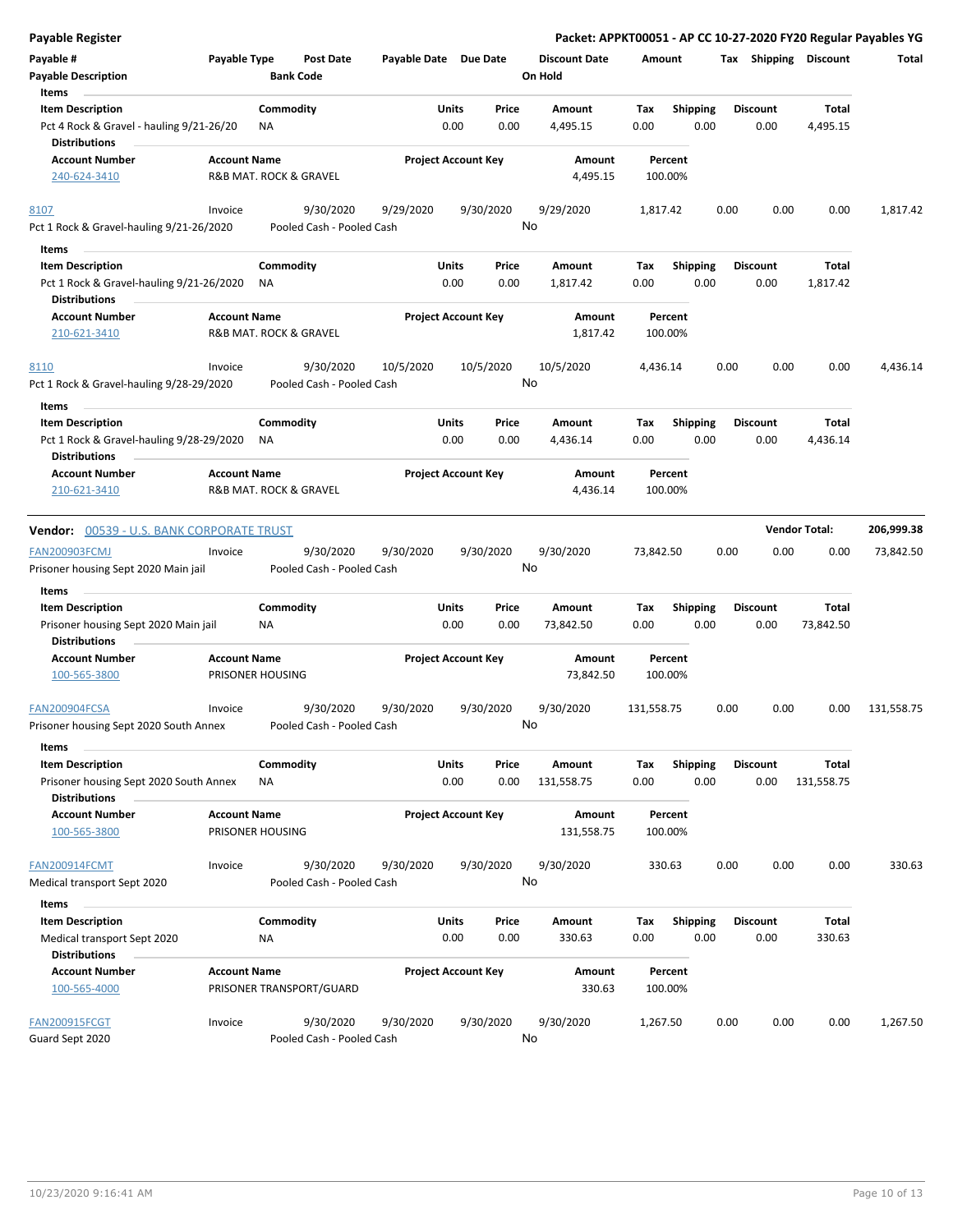| <b>Payable Register</b>                                                                    |                                                    |                        |                                        |                       |                            |                 | Packet: APPKT00051 - AP CC 10-27-2020 FY20 Regular Payables YG |             |                    |      |                              |                          |          |
|--------------------------------------------------------------------------------------------|----------------------------------------------------|------------------------|----------------------------------------|-----------------------|----------------------------|-----------------|----------------------------------------------------------------|-------------|--------------------|------|------------------------------|--------------------------|----------|
| Payable #<br><b>Payable Description</b><br>Items                                           | Payable Type                                       |                        | <b>Post Date</b><br><b>Bank Code</b>   | Payable Date Due Date |                            |                 | <b>Discount Date</b><br>On Hold                                |             | Amount             |      | <b>Tax Shipping Discount</b> |                          | Total    |
| <b>Item Description</b><br>Guard Sept 2020<br><b>Distributions</b>                         |                                                    | Commodity<br><b>NA</b> |                                        |                       | <b>Units</b><br>0.00       | Price<br>0.00   | Amount<br>1,267.50                                             | Tax<br>0.00 | Shipping<br>0.00   |      | <b>Discount</b><br>0.00      | <b>Total</b><br>1,267.50 |          |
| <b>Account Number</b><br>100-565-4000                                                      | <b>Account Name</b>                                |                        | PRISONER TRANSPORT/GUARD               |                       | <b>Project Account Key</b> |                 | Amount<br>1,267.50                                             |             | Percent<br>100.00% |      |                              |                          |          |
| Vendor: 00225 - VICE, TERRY                                                                |                                                    |                        |                                        |                       |                            |                 |                                                                |             |                    |      |                              | <b>Vendor Total:</b>     | 1,212.50 |
| <b>INV0000362</b><br>2/28-4/8/20 Goolsby- Brese-LeBron attny<br>Items                      | Invoice                                            |                        | 9/30/2020<br>Pooled Cash - Pooled Cash | 4/6/2020              |                            | 9/30/2020<br>No | 4/6/2020                                                       |             | 750.00             | 0.00 | 0.00                         | 0.00                     | 750.00   |
| <b>Item Description</b><br>2/28-4/8/20 Goolsby- Brese-LeBron attny<br><b>Distributions</b> |                                                    | Commodity<br><b>NA</b> |                                        |                       | <b>Units</b><br>0.00       | Price<br>0.00   | <b>Amount</b><br>750.00                                        | Tax<br>0.00 | Shipping<br>0.00   |      | <b>Discount</b><br>0.00      | <b>Total</b><br>750.00   |          |
| <b>Account Number</b><br>100-435-4390                                                      | <b>Account Name</b><br><b>INVESTIGATOR EXPENSE</b> |                        |                                        |                       | <b>Project Account Key</b> |                 | Amount<br>750.00                                               |             | Percent<br>100.00% |      |                              |                          |          |
| <b>INV0000363</b><br>8/23-10/22/2019 Morris Brese-LeBron attny                             | Invoice                                            |                        | 9/30/2020<br>Pooled Cash - Pooled Cash | 10/22/2019            |                            | 9/30/2020<br>No | 10/22/2019                                                     |             | 462.50             | 0.00 | 0.00                         | 0.00                     | 462.50   |
| <b>Items</b><br><b>Item Description</b>                                                    |                                                    | Commodity              |                                        |                       | <b>Units</b>               | Price           | Amount                                                         | Tax         | Shipping           |      | <b>Discount</b>              | Total                    |          |
| 8/23-10/22/2019 Morris Brese-LeBron att NA<br><b>Distributions</b>                         |                                                    |                        |                                        |                       | 0.00                       | 0.00            | 462.50                                                         | 0.00        | 0.00               |      | 0.00                         | 462.50                   |          |
| <b>Account Number</b><br>100-435-4390                                                      | <b>Account Name</b><br><b>INVESTIGATOR EXPENSE</b> |                        |                                        |                       | <b>Project Account Key</b> |                 | Amount<br>462.50                                               |             | Percent<br>100.00% |      |                              |                          |          |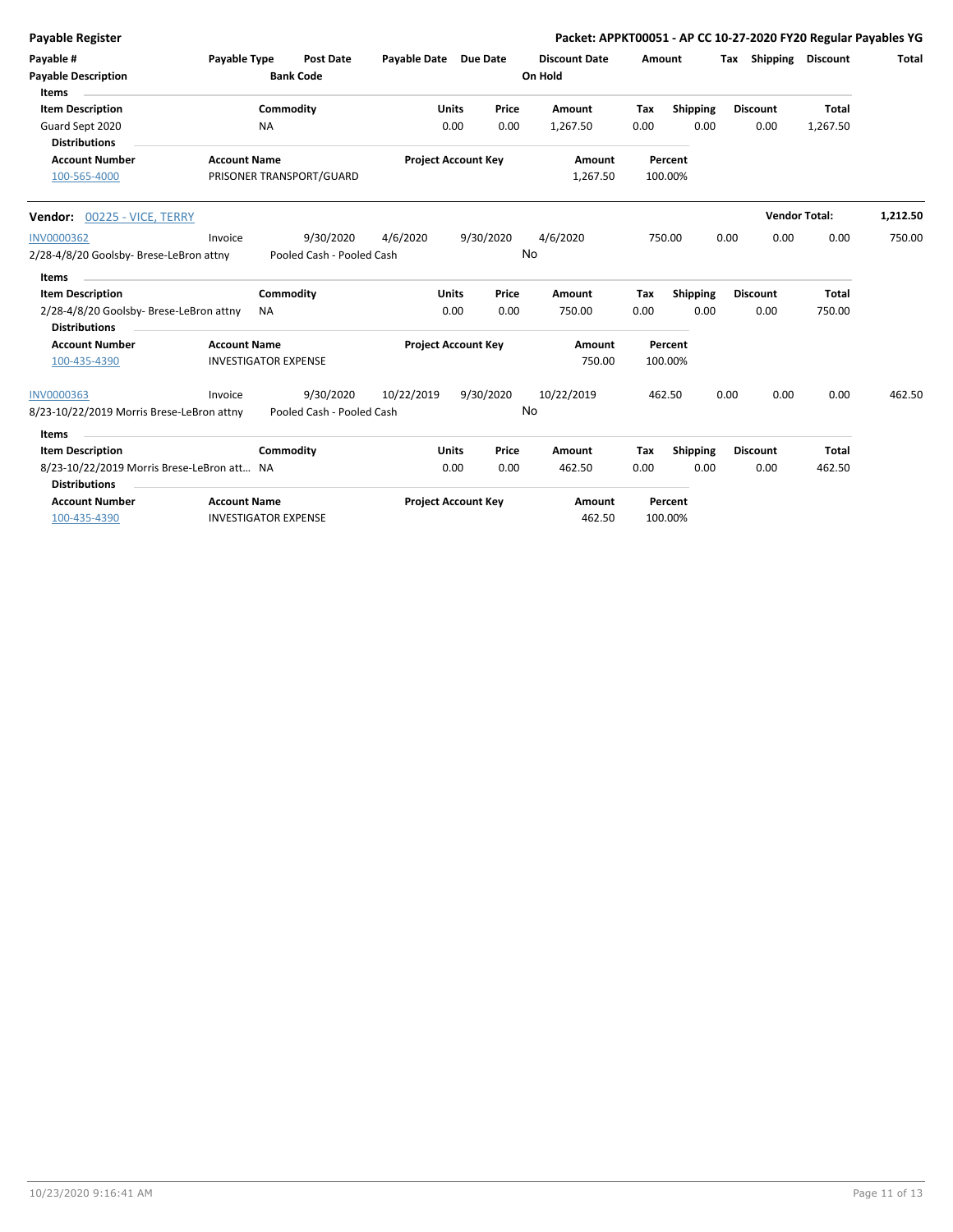## Payable Summary

| Type        | Count               | Gross      | Tax  | <b>Shipping</b> | <b>Discount</b> | Total      | <b>Manual Payment</b> | <b>Balance</b> |
|-------------|---------------------|------------|------|-----------------|-----------------|------------|-----------------------|----------------|
| Credit Memo |                     | $-369.79$  | 0.00 | 0.00            | 0.00            | $-369.79$  | 0.00                  | -369.79        |
| Invoice     | 58                  | 306,111.41 | 0.00 | 30.00           | 0.00            | 306.141.41 | 0.00                  | 306,141.41     |
|             | <b>Grand Total:</b> | 305,741.62 | 0.00 | 30.00           | 0.00            | 305,771.62 | 0.00                  | 305,771.62     |